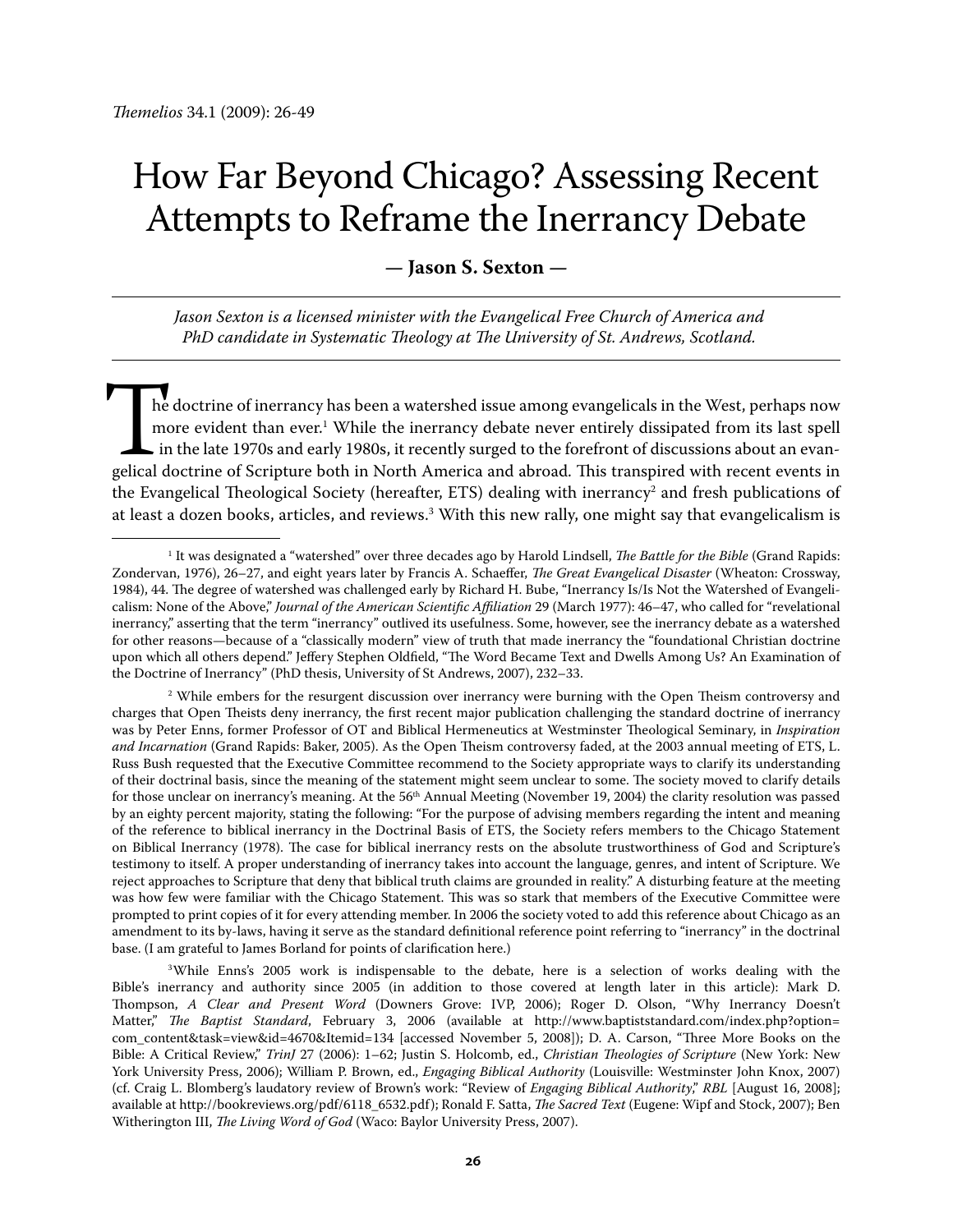in the third wave of the inerrancy debate. $4$  Few signs indicate that the discussion will subside any time soon.

This essay hopes to offer a small contribution to the discussion by answering the title question, "How Far Beyond Chicago?" By "Chicago," this essay refers to the 1978 Chicago Statement on Biblical Inerrancy (hereafter, CSBI) and not subsequent statements from 1982 or 1986. The rationale behind upholding CSBI as a relevant touchstone today and basis for any further conversation on inerrancy is as follows. (1) It is the most recent, wide-ranging, definitive attempt made by a relatively unified group of evangelicals seeking to understand and articulate inerrancy in light of non-inerrantists discounting Scripture's authority. (2) Concerning the first meeting of the International Council on Biblical Inerrancy (hereafter, ICBI) in 1978 with over three hundred scholars and leaders, J. I. Packer noted that over ninety percent of the delegates present signed CSBI, which caused him to conclude, "in view of this broad representative base of support it should be able to function as an agreed platform and reference point for the debates of the next generation."5 (3) CSBI is the reference that the executive committee of ETS and the overwhelming majority of recent ETS members set forth as what is meant by "inerrancy" in 2004 and 2006. (4) Arguments made today from those opposed to inerrancy are similar and often the same as the previous generation's critics of inerrancy, which resulted in CSBI. (5) Greg Beale, the latest respondent to inerrancy's critics, has set forth CSBI as the positive course forward, showing how the debate may build on CSBI as a foundation.<sup>6</sup> (6) After his extensive study on the doctrine of inerrancy, Jeffrey Oldfield concludes, "I have yet to find an inerrantist who has argued against the Chicago Statement. For this reason I have used the Chicago Statement as the definitive statement concerning inerrancy."7

The inquiry that follows is animated by three questions related to CSBI: How far *does* CSBI allow movement beyond itself? How far beyond CSBI *have* people already gone? And how far *should* those who agree with CSBI go beyond it? The study unfolds in three parts. The current state of the inerrancy debate is assessed, along with a brief sketch of its history and ethos. Recent works will then be considered, including efforts to restructure the debate. After this, suggestions will be made for moving forward in the defense and construction of an evangelical doctrine of Scripture in the current context.<sup>8</sup>

- 6 Beale, *Erosion of Inerrancy*, 267–79.
- 7 Oldfield, "The Word Became Text," 5n2.

<sup>4</sup> Cf. Peter Enns's comment in "Response to G. K. Beale's Review of *Inspiration and Incarnation: Evangelicals and the Problem of the Old Testament*," *JETS* 49 (2006): 326 about the imminency of "another inerrancy war" and G. K. Beale, *The Erosion of Inerrancy in Evangelicalism: Responding to New Challenges to Biblical Authority* (Wheaton: Crossway, 2008), 221, referring to "the fragmentation of evangelicalism" because "the absolute authority of Scripture is under serious debate." However much one seeks to avoid polarization, it is undeniable that a very serious new discussion of inerrancy is underway in a new context, with issues on the table that have never been discussed among those holding a high view of the Bible as inspired, inerrant and authoritative.

<sup>5</sup> J. I. Packer, *Beyond the Battle for the Bible* (Westchester, IL: Cornerstone, 1980), 48.

<sup>8</sup> Important areas outside the scope of this article include hermeneutics and the history of the inerrancy debate. From one side of the debate, one might begin with Stephen T. Davis, *The Debate About the Bible* (Philadelphia: Westminster, 1977); Jack B. Rogers and Donald K. McKim, *The Authority and Interpretation of the Bible* (San Francisco: Harper and Row, 1979); Paul J. Achtemeier, *Inspiration and Authority* (Peabody: Hendrickson, 1999; repr. from *The Inspiration of Scripture* [Philadelphia: Westminster, 1980]); and Donald K. McKim, ed., *The Authoritative Word* (Grand Rapids: Eerdmans, 1983). From the other side, one may find useful the relevant articles in Norman Geisler, ed., *Inerrancy* (Grand Rapids: Zondervan, 1980); John D. Woodbridge, *Biblical Authority* (Grand Rapids: Zondervan, 1982); D. A. Carson and John D. Woodbridge, eds., *Scripture and Truth* (Grand Rapids: Zondervan, 1983); Earl D. Radmacher and Robert D. Preus, eds., *Hermeneutics, Inerrancy and the Bible* (Grand Rapids: Zondervan, 1984); John D. Hannah, ed., *Inerrancy and the Church* (Chicago: Moody, 1984).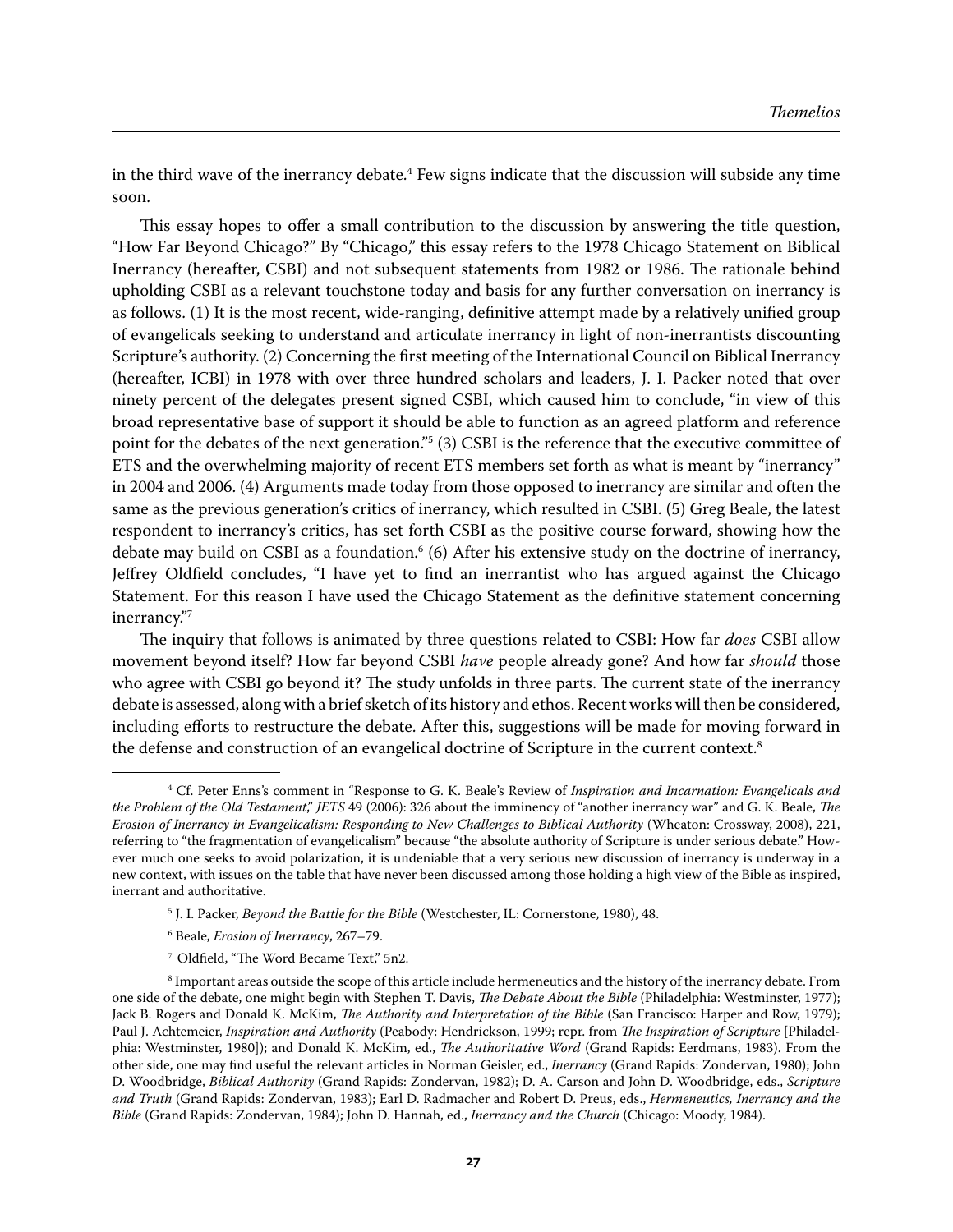*1. Assessing the State of the Inerrancy Debate* Insight into the inerrancy debate's pedigree is necessary at this point. The present section gives a brief sketch of its historical lineage, followed by indications and causes of ambiguous aspects, along with the tone that has marked the debate's culture.

#### **1.1. A Sketch of the Historic Waves in the Inerrancy Debate**

#### *1.1.1. The First Wave in the Inerrancy Debate: 1893*

Inerrancy's current canvas spans 150 years.<sup>9</sup> While the debate may have a transatlantic element, its configuration is largely an American phenomenon.<sup>10</sup> This does not negate that many throughout church history, including some church fathers, scholastics, and Protestant theologians held the Bible to be without errors,<sup>11</sup> nor does it mean that this discussion has been totally confined to the US. So where did the recent view of inerrancy come from? An inspired and inerrant Scripture was commonly held in the US and Britain in the eighteenth and early nineteenth centuries. This is seen in John Wesley<sup>12</sup> and in the US with The New Hampshire Baptist Confession (1833).<sup>13</sup> Yet in the midst of this, "there was no attempt to elaborate any *theory* of infallibility or inerrancy."14 Nevertheless as H. D. McDonald helpfully summarizes, "Prior to the year 1860, the idea of an infallibly inerrant Scripture was the prevailing view."15

November 1859 saw Darwin's *Origin of the Species* released, indicating a time of considerable shift for how the church viewed the Bible. Within a growing evolutionary environment, "the idea of an inerrant Bible was being discarded."<sup>16</sup> Yet in the US, the Bible's inerrant inspiration remained the

<sup>9</sup> H. D. McDonald, *Theories of Revelation* (London: George Allen and Lunwin, 1963), 197–99.

<sup>&</sup>lt;sup>10</sup> Daniel J. Treier comments, "Conflict over scriptural inerrancy has not defined evangelicalism elsewhere as it did in the United States" ("Scripture and Hermeneutics," in *The Cambridge Companion to Evangelical Theology* [ed. Timothy Larsen and Daniel J. Treier; Cambridge: Cambridge University Press, 2007], 40). See the same sentiment in Rob Warner, *Reinventing English Evangelicalism, 1966–2001* (Milton Keynes: Paternoster, 2007), 192; A. T. B. McGowan, *The Divine Authenticity of Scripture* (Downers Grove: IVP, 2007), 13; and Craig D. Allert, *A High View of Scripture?* (Grand Rapids: Baker, 2007), 32.

<sup>11</sup> Geoffrey W. Bromiley, "The Church Fathers and Holy Scripture," in *Scripture and Truth* (ed. D. A. Carson and John D. Woodbridge; Grand Rapids: Zondervan), 199–220; idem, *Historical Theology: An Introduction* (Grand Rapids: Eerdmans, 1978), 214.

 $12$  Note the significant quote from Wesley from his journal dated July 24, 1776: "[I]f there be any mistakes in the Bible, there may well be a thousand. If there be one falsehood in that book, it did not come from the God of truth" (cited in McDonald, *Theories of Revelation*, 197).

<sup>&</sup>lt;sup>13</sup> This states that the Bible "has God for its author, salvation for its end, and truth without any admixture of error for its matter. . . ." (I am grateful to Rev. Liam Garvie for this reference.)

<sup>14</sup> David W. Bebbington, *Evangelicalism in Modern Britain* (London: Routledge, 1989), 13 (emphasis mine). Cf. also the description Bebbington gives of the influence that Haldane and Gaussen had on leaders in England and Scotland, emphasizing the "deductive approach" to inspiration from "their *a priori* assumptions" (ibid., 89–90). This seems quite similar to the framework in which inerrancy has been articulated by evangelicals from Warfield until now.

<sup>15</sup> McDonald, *Theories of Revelation*, 196. Compare this with Bebbington's alternate reading of the history: "[A]t a representative clerical meeting in 1861, [two years after Darwin's work] a majority still favored the traditional view that there might be inaccuracies on non-religious topics" (*Evangelicalism*, 91). It seems that in light of McDonald's reading Bebbington is mistaken that this was the "traditional view" and fails to give details of this "representative clerical meeting" he cites from the *Christian Observer*.

<sup>16</sup> McDonald, *Theories of Revelation*, 199.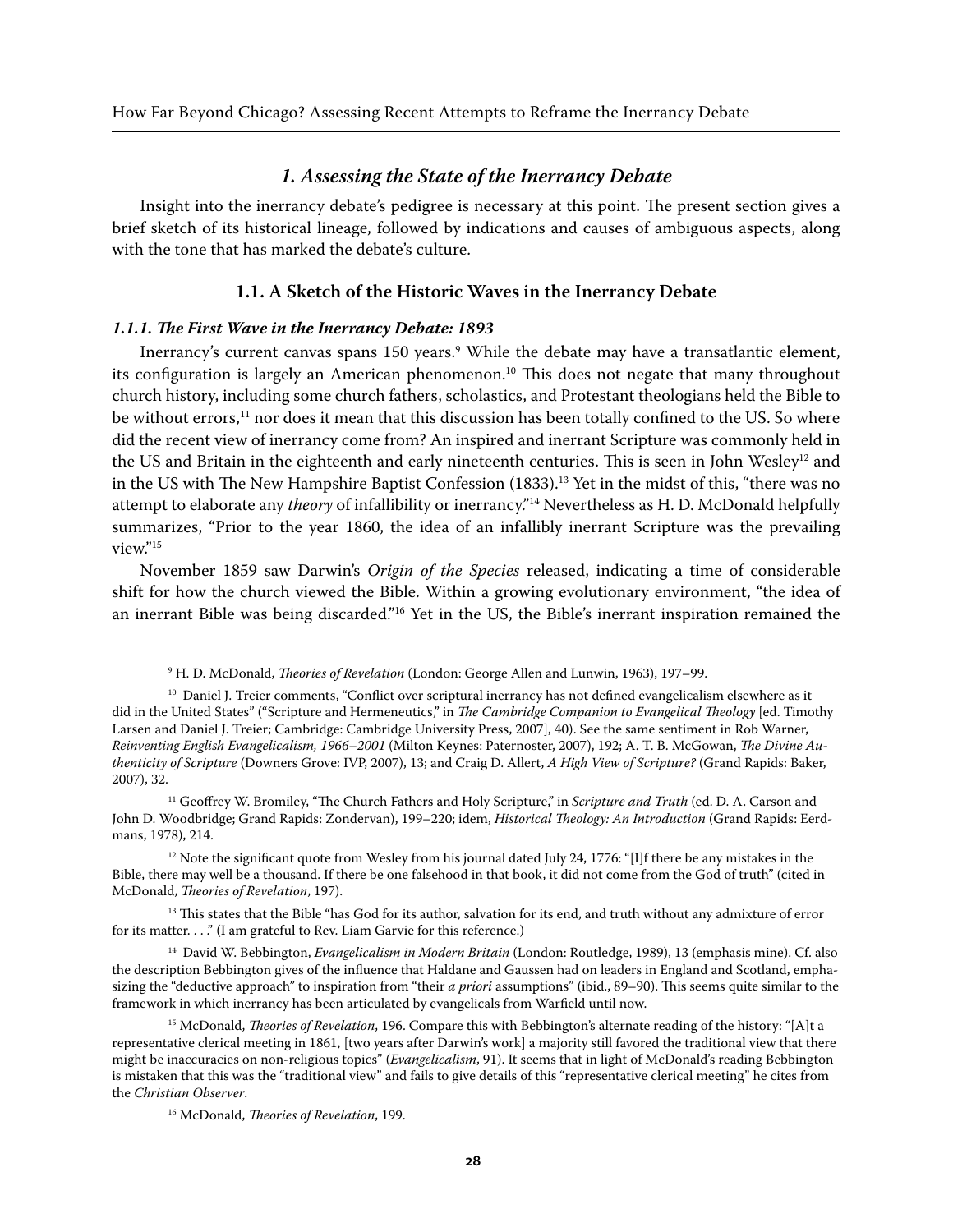dominant position for some time yet.<sup>17</sup> It was this scenario into which Charles Briggs introduced his view of an inspired yet errant autographical text of Scripture in the early 1880s, prompting Hodge and Warfield to articulate what was meant by inerrancy in the autographs. Briggs was eventually defrocked from the General Assembly of the Presbyterian Church in the US in 1893, marking the climax in the first wave of the inerrancy debate.<sup>18</sup>

#### *1.1.2. The Second Wave in the Inerrancy Debate: 1976*

The majority view continued to pulse within evangelicalism,<sup>19</sup> living on in American fundamentalism and into mid-twentieth century "neo-evangelicalism," which gave birth to organizations like the National Association of Evangelicals (1942), Fuller Seminary (1947), ETS (1949), and *Christianity Today* (1956).20 During this time, E. J. Young recognized that there were few definitions for the terms, and he seems to be the first evangelical to distinguish between "infallibility" and "inerrancy."<sup>21</sup> Packer's treatment came one year later, relying on the term's cognate origin.22 This nuanced treatment of inerrancy came into evangelicalism with little significant notice—until the debate's second wave in the 1970s. Controversy had been brewing at Fuller Seminary, with faculty publicly denying inerrancy in 1962, while the inerrancy clause was not officially removed for another decade.<sup>23</sup> At this time, extensive work began to emerge providing nuanced views of inerrancy and its importance.<sup>24</sup>

The second wave of the debate reached a climax with the 1976 publication of Lindsell's *Battle for the Bible*, to which Fuller President David Hubbard summoned Jack Rogers for a response in kind.25 Around

 $20$  With the exception of the National Association of Evangelicals (which referred to the Bible as "inspired," and "the only infallible, authoritative Word of God" since inception), the other three organizations here each had inerrancy in their statements from their beginnings. Fuller dropped the term in 1972, while ETS and *Christianity Today* maintain it.

21 E. J. Young, *Thy Word Is Truth* (Grand Rapids: Eerdmans, 1957), 113. By "infallible" he means that the Scripture "possesses an indefectible authority." By "inerrant," while being a close concept to infallible, he means that "the Scriptures possess the quality of freedom from error."

22 J. I. Packer treats this topic in *Fundamentalism and the Word of God* (Leicester: IVP, 1958; repr., Grand Rapids: Eerdmans, n.d.), 94–101. It also appears later in his updated version of *God Has Spoken* (rev. and enl.; London: Hodder and Stoughton, 1979), 110–18, though it seems peculiar that it was not included in the original 1965 edition. Cf. the interesting and challenging note on Packer's use of this term in Stephen R. Holmes, "Evangelical Doctrines of Scripture in Transatlantic Perspective," *EvQ* 81 (2009): 45n34. Cf. also Packer's own journey with the term "inerrancy" without which "the structure of biblical authority as evangelicals conceive it collapses" (*Truth and Power: The Place of the Bible in the Christian Life* [n.p.: Eagle: 1996], 91).

23 George Marsden, *Reforming Fundamentalism: Fuller Seminary and the New Evangelicalism* (Grand Rapids: Eerdmans, 1987), 200–219.

24 E.g., cf. René Pache, *The Inspiration and Authority of Scripture* (trans. Helen I. Needham; Chicago: Moody, 1969). An early collaborative effort is John Warwick Montgomery, ed., *God's Inerrant Word* (Minneapolis: Bethany Fellowship, 1973). For a discussion of inerrancy's importance in ETS, see Millard Erickson, "Biblical Inerrancy: The Last Twenty-Five Years," *JETS*  25 (1982): 387.

<sup>17</sup> Mark Noll recognizes that Randall Balmer ("The Princetonians and Scripture: A Reconsideration," *WTJ* 44 [1982], 352–65) "has argued convincingly" that Hodge and Warfield's view was that of the Princeton tradition and "of much American theology generally to that time" (Mark Noll, ed. *The Princeton Theology, 1812–1921* [Grand Rapids: Baker, 2001], 43). This has been well attested both by John D. Woodbridge and Randall H. Balmer, "The Princetonians and Biblical Authority," in *Scripture and Truth*, 251–79, and most recently in the work by Satta, *Sacred Text* (see n. 3).

<sup>18</sup> Satta, *Sacred Text*, 91–96.

<sup>&</sup>lt;sup>19</sup> This paper is using the working definition of "evangelical" from Timothy Larsen, "Defining and Locating Evangelicalism," in *The Cambridge Companion to Evangelical Theology* (ed. Timothy Larsen and Daniel J. Treier; Cambridge: Cambridge University Press, 2007), 1–14.

<sup>25</sup> The response was Jack B. Rogers, ed., *Biblical Authority* (Waco: Word, 1977), which was followed by the work with Donald McKim in 1979, *The Authority and Interpretation of the Bible*. See his personal account of the relevant events in Jack B. Rogers, *Jesus, the Bible, and Homosexuality* (Louisville: Westminster John Knox, 2006), 7–10.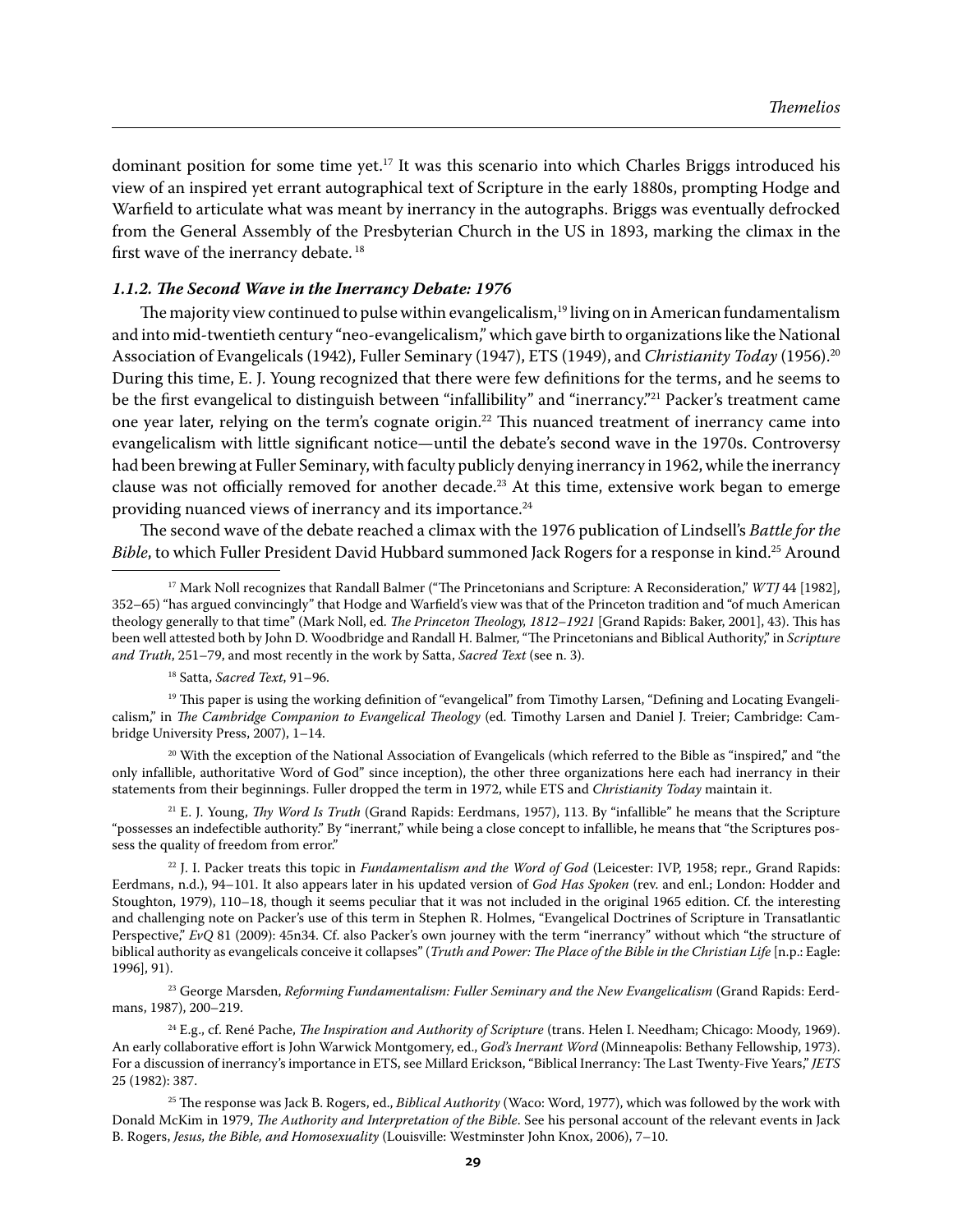this time, ICBI formed and held its first meeting in Chicago.26 However success for ICBI is defined, its publications were voluminous, and its influence reached far and wide.<sup>27</sup> It established the ethos that holds at least among ETS into the present.

#### *1.1.3. The Third Wave in the Inerrancy Debate: 2005*

This leads up to the contemporary third wave of the inerrancy debate.<sup>28</sup> Clearly, American evangelicalism, whose self-critique has been termed "alarmist,"29 has generated and nurtured inerrancy's current structure. And while it may have been Enns's 2005 work that threw a rock at the hornet's nest (though perhaps it was the subsequent stream of argumentation from Enns and others), evangelicals once again have the opportunity to engage fruitful debate that will bring them toward a God-glorifying view of Scripture in the present context. But at least two initial factors hinder this progress.

#### **1.2. The Inerrancy Debate's Need for Clarity**

In this debate, rhetoric seems unending, and half-baked understandings of one's interlocutors abound. An example is the reading of select theologians and exegetes in church history, a case-in-point being Calvin.30 Another example concerns readings of Warfield, often mistakenly identified as having invented the doctrine of "inerrancy of the original autographs,"31 an idea that many find illogical and meaningless.32 But though oft-quoted, one is hard-pressed to find someone who understands Warfield's

31 Ronald F. Satta, "The Case of Professor Charles A. Briggs: Inerrancy Affirmed," *TrinJ* 26 (2005): 86.

<sup>&</sup>lt;sup>26</sup> ICBI's stated purpose was "to define, defend, and apply the doctrine of biblical inerrancy as an essential element of the authority of Scripture and a necessary ingredient for the health of the church of Christ in an attempt to win the church back to this historic position" (Geisler, ed., *Inerrancy*, ix).

<sup>27</sup> Erickson notes the "close ties" ETS has with ICBI ("Biblical Inerrancy," 393). Note that CSBI is published in *JETS* 21 (1978): 289–96, and ICBI's Statement on Hermeneutics is published in *JETS* 25 (1982): 397–401.

 $28$  Criteria for a debate's "wave" seem to include at least four inextricable features: (1) a standing position is challenged; (2) multiple people from various positions are engaged in the conversation at once; (3) a large amount of publication on the topic commences; and (4) at least someone leaves or is dismissed from an institution or organization over the issue.

<sup>29</sup> Warner, *Reinventing English Evangelicalism*, 4.

<sup>&</sup>lt;sup>30</sup> John Goldingay cites J. I. Packer for holding Calvin as regarding Gen 1 as "theologically instructive without being scientifically true" (*Models for Scripture* [Grand Rapids: Eerdmans, 1994], 271). But Packer did not observe this distinction between theology and science. He saw Calvin as defending Moses for speaking about things "as they appear rather than in scientific terms" ("John Calvin and the Inerrancy of Holy Scripture," in *Inerrancy and the Church* [ed. John D. Hannah; Chicago: Moody, 1984], 180). While some who affirm Calvin's "ill-advised" views on certain passages deem him to believe that "the Holy Spirit . . . was not always meticulously precise on such matters" (John Murray, *Calvin on Scripture and Divine Sovereignty*  [1960; repr., Welwyn: Evangelical Press, 1979], 30–31), Calvin saw Moses writing in a "popular style," for "common usage," leaving "no reason why the janglers should deride the unskilfulness of Moses . . .; for he does not call us up into heaven, he only proposes things which lie before our eyes" (*Commentaries on the First Book of Moses Called Genesis* [trans. John King; Grand Rapids: Eerdmans, n.d.], 1:86–87). Packer understood that Calvin saw God in some cases "evidently not concerned to speak with a kind of degree or accuracy that goes beyond what those forms of speech would naturally convey" (179). Cf. also the reading of Calvin from Kenton L. Sparks for a misunderstanding of similar proportion to Goldingay (*God's Words in Human Words* [Grand Rapids: Baker, 2008], 232–36).

<sup>32</sup> Cf. Olson, "Why Inerrancy Doesn't Matter"; Achtemeier, *Inspiration and Authority*, 59–61; McGowan, *Divine Authenticity*, 109–12, 163, 211; and Gabriel Fackre, *The Doctrine of Revelation* (Edinburgh: Edinburgh University Press, 1997), 157, 173. Cf. also William J. Abraham who guesses it was the "half-hearted" acceptance of historical criticism that "led to abandoning of the term 'dictation' and the emphasis on the original autographs" (*The Divine Inspiration of Holy Scripture* [New York: Oxford University Press, 1981], 29). But this is not the case, for while Hodge and Warfield's 1881 article accepted the Holy Spirit's "superintendence" over the "process" of Scripture's genesis, they still allowed that "some of the prophetic parts were verbally dictated."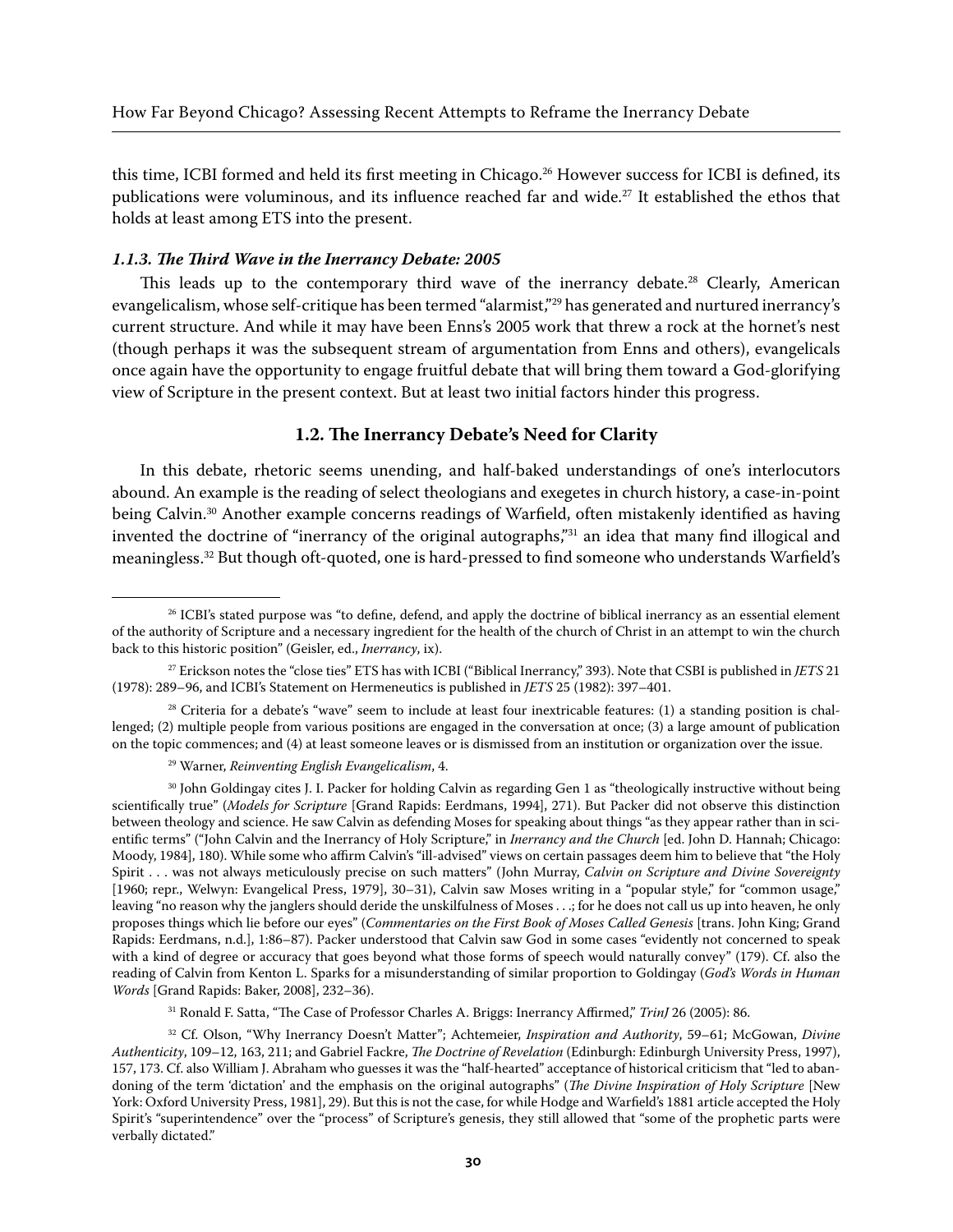views here on his own terms, which assert inerrancy for the autographic *text*, not the *codex*. 33 Others have given unfair interpretations of opposing views, unwilling to recognize others' positions on their own terms and instead illegitimately reading into their views more than what they have explicitly stated.<sup>34</sup>

The debate's terms also cause difficulty, creating the challenge of determining when a term refers to a particular concept in the debate's vast context.<sup>35</sup> When each does what is right in his own definitional eyes, ambiguity abounds.<sup>36</sup> An example of this is E.J. Young's and Packer's desires to nuance "inerrancy" and "infallibility" while Lindsell wished to swallow them back into one sweeping definition.<sup>37</sup> In the present context, there seems to be little consensus that each understands the other's positions. The recent example here is the Enns/Beale debate(s), with a running total of six articles and two books in three years covering much of the same issue. Before any forward progress can take place, some consensus on terms must be located. Along with this, a serious attempt at a comprehensive understanding of the history of this debate (without bowing to the often-sought question, "Did *they* take *our* view?"), replete with all the arguments set forth, needs to be made and is due to the evangelical community. The debate's scope is massive and its materials nearly incalculable. The three waves are not statically linear either, as the climaxes might lead one to think, since even the non-eruptive times had evangelicals still working with and aiming toward a high view of Scripture. But clarity is not all that is needed.

### **1.3. The Inerrancy Debate's Need for Charity**

Much can be learned from Orr and Warfield a century ago. While their views differed, their deep regard for one another did not wane, as seen by Orr contributing to *The Fundamentals* and Warfield contributing the well-known article on "Inspiration" to the *ISBE*, over which Orr served as general editor.<sup>38</sup> Henry's wisdom from a generation ago is also outstanding. For while he ardently defended inerrancy on theological grounds, he renounced reactionary approaches and saw "the ongoing campaign to *make* inerrancy the watershed of true evangelicalism as bad politics."<sup>39</sup> Learning from these men will

<sup>33</sup> Benjamin Breckinridge Warfield, *Selected Shorter Writings* (ed. John E. Meeter; Phillipsburg, N.J.: Presbyterian & Reformed, 1973; repr., 2001), 2:583–84. I have found no quote better than this for so succinctly capturing Warfield's position: "[W]e affirm that we have the autographic text; and not only we but all men may see it if they will; and that God has not permitted the Bible to become so hopelessly corrupt that its restoration to its original text is impossible. As a matter of fact, the great body of the Bible is, in its autographical text, in the worst copies of the original texts in circulation; practically the whole of it is in its autographic text in the best texts in circulation; and he who will may today read the autographic text in large stretches of Scripture without legitimate doubt." Mark Noll has adequately recognized the aforementioned position in *The Princeton Theology, 1812–1921* (268–74), though he is part of a short list. Cf. also David P. Smith, "B. B. Warfield's Scientifically Constructive Theological Scholarship" (PhD dissertation, Trinity Evangelical Divinity School, 2008).

<sup>34</sup> Cf. Achtemeier's reading of Lindsell (*Inspiration and Authority*, 55).

<sup>35</sup> Cf. Kenneth S. Kantzer, "Unity and Diversity in Evangelical Faith," in *The Evangelicals: What They Believe, Who They Are, Where They Are Changing* (ed. David F. Wells and John D. Woodbridge; Nashville: Abingdon, 1975), 40–41.

<sup>36</sup> E.g., Davis, *Debate About the Bible*, 120, who affirms "infallibility" (not *a priori*), noting that some will call this "limited inerrancy," though he does not like the contradictory term. See also Stanley Grenz, who uses a standard inerrancy definition for his description of "infallibility" (*Theology for the Community of God* [repr., Grand Rapids: Eerdmans, 2000], 398). D. A. Carson also helpfully discusses this in "Recent Developments in the Doctrine of Scripture," in *Hermeneutics, Authority, and Canon* (ed. D. A. Carson and John D. Woodbridge; Grand Rapids: Zondervan, 1986), 30–31.

<sup>37</sup> homas Buchan, "Inerrancy as Inheritance?" in *Evangelicals and Scripture* (ed. Vincent Bacote, Laura C. Miguélez, and Dennis L. Okholm; Downers Grove: IVP, 2004), 44.

<sup>38</sup> McGowan, *Divine Authenticity*, 137, stresses the "vital point" that "Orr did not argue that there *were* errors in Scripture," but that "one could not rule this out as an a priori imposition."

<sup>39</sup> Gary J. Dorrien, *The Remaking of Evangelical Theology* (Louisville: Westminster John Knox, 1998), 119; cf. also James C. Livingston, *Modern Christian Thought* (2 vols.; 2d ed.; Minneapolis: Fortress, 2006), 2:404–5.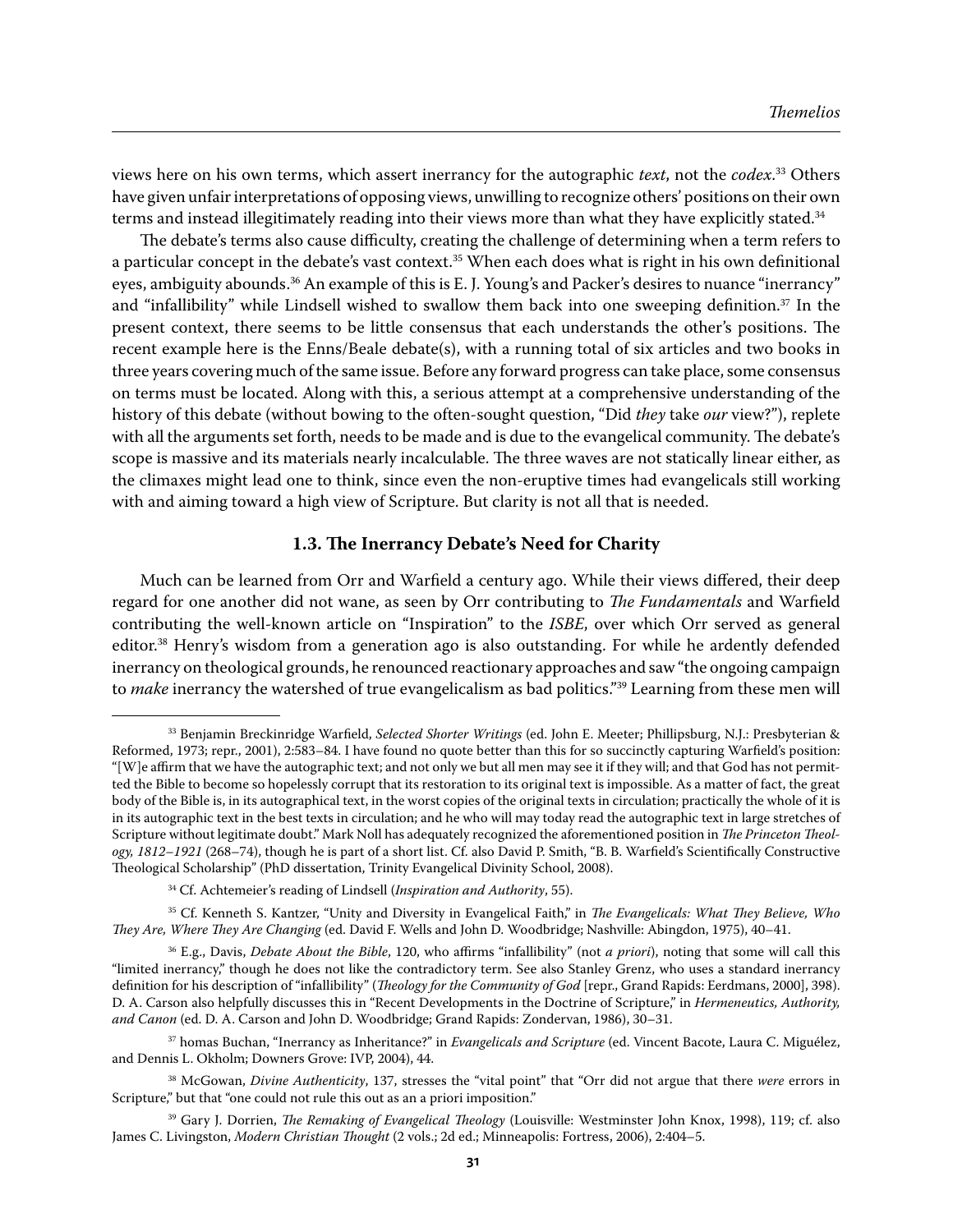mean that at various points, one must admit that certain ground in one's position may also at times need to be given up.<sup>40</sup> Modifications and amendments may need to be made since rigorous thought and serious engagement in understanding, developing, and articulating a Scripture principle is an ongoing task of the church.

Inerrantists are not asking whether the Bible is inerrant. They believe it is, and the answer is not up for grabs unless one is developing a purely bottom-up Scripture principle. In that case, one would not need divine revelation, or anything besides one's logic, and whatever system informs one's view of reality (e.g., Cartesian Realism, Darwinism, or forms of postmodernism). But if the inerrancy view is sustainably the best view, the burden belongs to the inerrantist for gracious, sound argumentation, not only in constructing the doctrine further, but also in dealing with voices that have entered the debate, even challenging the status quo. Recent cases of this will now be considered.

#### *2. Assessing Recent Attempts to Reframe the Debate*

This paper has so far sought to establish that the debate about an inerrant Scripture is not held in a vacuum. American evangelicalism has a story, and inerrancy is a major character in that story. At different times, some have tried to write inerrancy out of the story. Others have tried to rewrite its role or the context in which inerrancy's part is played. Looking to the current canvas of the inerrancy debate, this section considers six of the most recent contributions, each participating in the attempted redaction. Revolving around stated or unstated relationships to CSBI, which marks inerrancy's received history in American evangelicalism, two categories give the groupings of these contributions as those either seeking to revise or reinforce the doctrine of inerrancy.

#### **2.1. Revisioning the Debate's Context**

The first five works make attempts to establish new frameworks for the debate. Two are from theologians, one is by a young evangelical student, and two are by biblical scholars. A few smaller contributions will also be considered. These efforts do not claim to be a conspired, collaborative effort, but seem genuinely offered in attempt to think carefully through critical aspects of an evangelical doctrine of Scripture. Full reviews cannot be given here, leaving assessments only to a few germane observations. However, a summary appraisal will be given after all the revisionist treatments are presented.<sup>41</sup>

#### *2.1.1. A. T. B. McGowan's Organic Approach or New Infallibility*

This work made no small waves among Reformed people on both sides of the Atlantic.<sup>42</sup> Seeking to

<sup>40</sup> It seems clear that this is what Warfield and Hodge did. Maintaining a strong commitment to inerrancy *a priori*, at points they did permit concessions to and amendments because of critical scholarship: "[The Scriptures] are written in human languages, whose words, inflections, constructions and idioms bear everywhere indelible traces of error. The record itself furnishes evidence that the writers were in large measure dependent for their knowledge upon sources and methods in themselves fallible, and that their personal knowledge and judgments were in many matters hesitating and defective, or even wrong" ("Tractate on Inspiration" [1881], in *Westminster Doctrine Anent Holy Scripture: Tractates by Profs A. A. Hodge and Warfield with Notes on Recent Discussions by Rev. Robert Howie* [Edinburgh: Hunter, 1891], 40). This simple acknowledgement allowed them to refine their understanding and articulation of inerrancy even more than they previously had.

 $41$  Fruitful study might come from comparisons of these and future proposals for inerrancy with clear statements from CSBI.

<sup>42</sup> Released in Britain in November 2007 (*The Divine Spiration of Scripture* [Leicester: Apollos]) and in the US in summer 2008.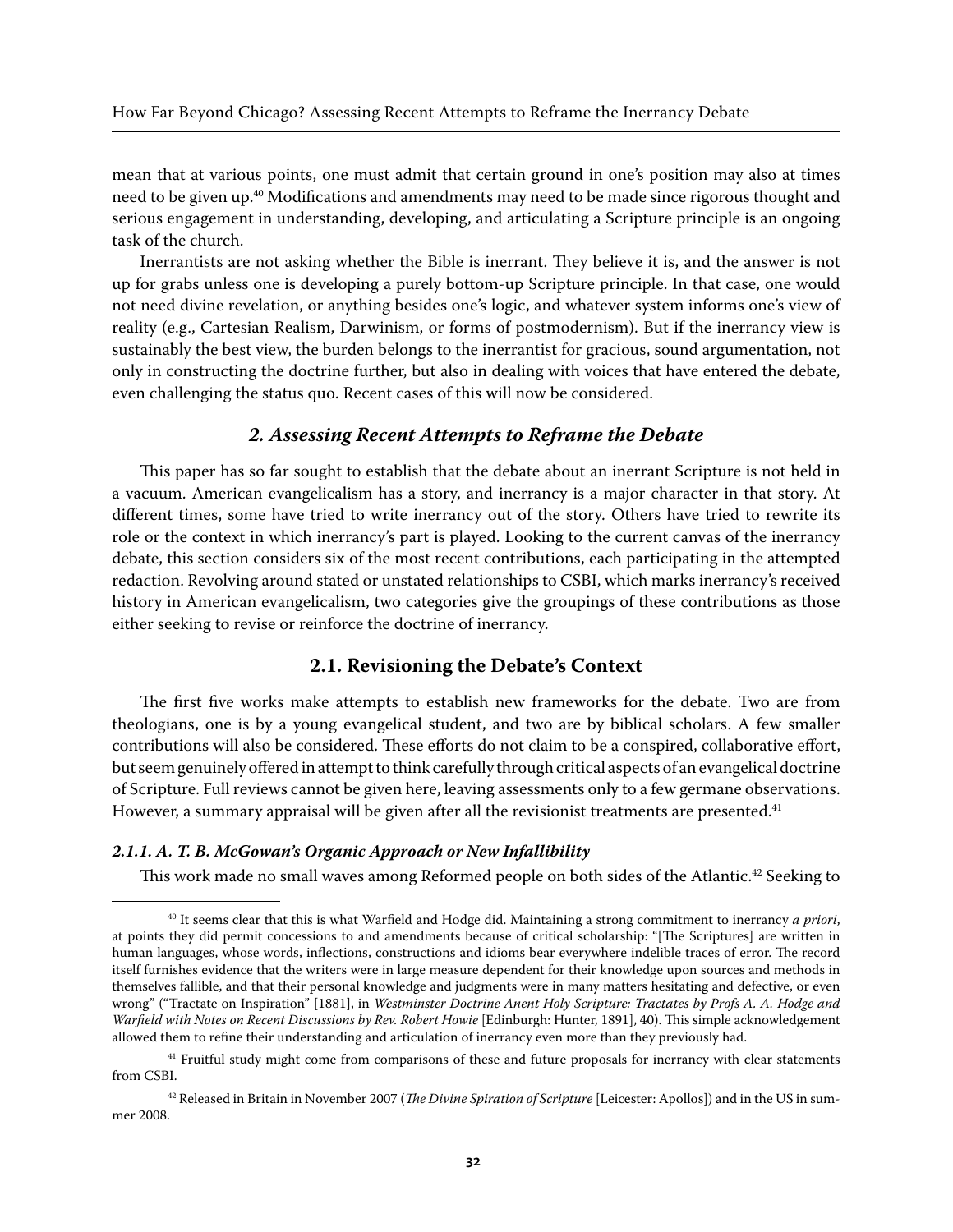move away from what he describes as a "somewhat mechanical," "rationalistic," inerrantist ("American") approach, he opts for a "more dynamic (or organic)" ("European alternative") view of authority that he finds in "infallibility."<sup>43</sup> He prefers to discard the inerrancy debate altogether<sup>44</sup> and looks to Orr and particularly Bavinck for guidance in developing his "third option."45 While believing that a Scripture principle<sup>46</sup> cannot be divorced from one's tradition, McGowan develops a principle of "spiration" and "authenticity," situating Scripture "in the context of the knowledge of God that comes by revelation through the Holy Spirit."47 He asserts that this approach not only lends to preaching, but adequately recognizes the genuine "humanness" of Scripture's authors, to which McGowan opines that inerrantists pay mere "lip service."48

Aspects of this work are commendable. A bottom-up principle that gives adequate weight to Scripture's top-down aspect is helpful, as is his fresh reading of Bavinck.49 However, his desire to read early theologians into today's context is misplaced at times (and vice versa).<sup>50</sup> He indicts inerrantists for binding God to a certain mode of revelation,<sup>51</sup> but cannot avoid self-indictment when speaking of what God "is able" to do with Scripture because of certain preconditions.<sup>52</sup> McGowan's organic view of Scripture has at least two significant problems. First, it does not distinguish Scripture's substance from its end.53 Second, whatever presence from God that was specially lent to *the writing* of Scripture as God's revelation, distinction should be made between *it* and God's presence lent to the acts of reading, interpreting, preaching, and applying the Bible.54 McGowan's liquid view of Scripture does not allow for this characteristic in the Spirit's activity.

44 Ibid., 121.

45 Ibid., 125.

46 By the term "Scripture principle," this article means "a doctrine of Scripture" or "a component of a doctrine of Scripture." Cf. its common usage by theologians as diverse as Carl F. H. Henry, *God, Revelation and Authority* (1976; repr., Wheaton: Crossway, 1999), 4:386, 390; 5:178; Wolfhart Pannenberg, *Systematic Theology* (trans. Geoffrey W. Bromiley; Grand Rapids: Eerdmans, 1991–98), 1:26, 28, 32, 33, 42, 46, 119, 125; Clark H. Pinnock and Barry L. Allen, *The Scripture Principle* (2d ed.; Grand Rapids: Baker, 2006); and Karl Barth, "Scripture Principle," in *The Göttingen Dogmatics: Instruction in the Christian Religion* (trans. Geoffrey W. Bromiley; Grand Rapids: Eerdmans, 1991), 1:201–26.

47 McGowan, *Divine Authenticity*, 38–43, 164, 25, 29.

48 Ibid., 119, 148, 158, 161.

49 He gives minuscule regard, however, to Richard Gaffin's 63-page article "Old Amsterdam and Inerrancy," *WTJ* 45 (1983): 219–72. Unfortunately, McGowan limits his acknowledgement of Gaffin's two articles on Kuyper and Bavinck (totaling 103 pp.) from *WTJ* 44 and 45 to merely one general reference (*Divine Authenticity*, 138n60). They were recently republished as *God's Word in Servant Form: Abraham Kuyper and Herman Bavinck and the Doctrine of Scripture* (Jackson, MS: Reformed Academic Press, 2008). Editor's note: see the review of this book by Robert Yarbrough, "The Embattled Bible: Four More Books," *Them* 34 (2009): 10–14.

<sup>50</sup> See the peculiar reference made to James Orr's comments on inerrancy "in light of the much later International Council on Biblical Inerrancy" (McGowan, *Divine Authenticity*, 135).

51 Ibid., 113, 114, 209.

 $52$  Ibid., 118. What McGowan does here with the Scriptures seems to come very close to a Barthian view, perhaps revealing bigger problems in his treatment of Scripture's humanity and divinity. See a discussion on this by Telford Work, *Living and Active* (Grand Rapids: Eerdmans, 2002), 80–84.

53 McGowan, *Divine Authenticity*, 20.

<sup>43</sup> McGowan, *Divine Authenticity*, 48–49.

<sup>54</sup> Ibid., 21. Cp. John Webster, *Holy Scripture* (Cambridge: Cambridge University Press, 2003), 68–106.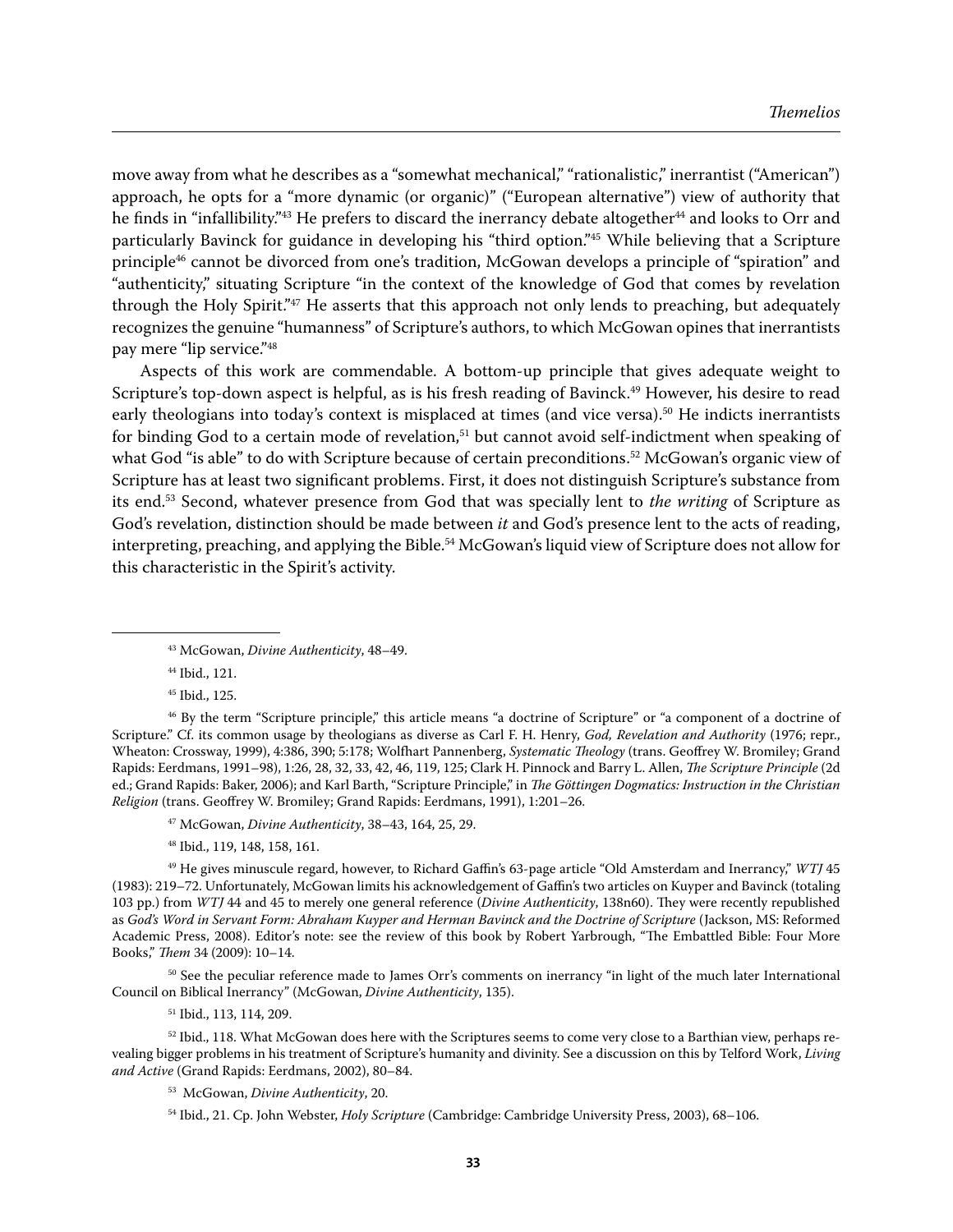#### *2.1.2. Jeffery Oldfield's Nonfoundationalist Approach*

This 2007 PhD thesis charts new territory for understanding theological truth while seeking common ground for inerrantists and non-inerrantists to understand biblical authority. With no desire to disprove or dismiss inerrancy, he enters the debate questioning its role as a primary doctrine in the church.55 Examining Warfield's and Henry's philosophical bases, he finds their approaches to truth and inerrancy lacking<sup>56</sup> and argues that presuppositions about revelation and theology's objective, scientific nature bring Henry to a rationalistic view of Scripture that logically deduces an errant text's *in*compatibility with authority. This, then, according to Oldfield, forces Henry to hold inerrancy rather than authority as his highest Scripture principle.<sup>57</sup> Oldfield thus cannot accept Henry's definition of truth and authority, which seem to him to be based entirely on the past action of the Spirit.<sup>58</sup> He prefers something more like a nonfoundationalist structure that, like McGowan's pneumatological emphasis, depends on the Spirit's present work of establishing Scripture's present (not just past) authority and for bringing about God's purposes.<sup>59</sup>

Henry's view of the Spirit's role in the Word of God's reception is more robust than Oldfield shows and could have been represented better. Oldfield does not acknowledge Henry vis-à-vis his detractors (e.g., Loewen and Barth), whom Henry sees making revelation's qualities highly inner and subjective.<sup>60</sup> This is cause for pause in a hasty dismissal of Henry. For while confronting views like these, he argued for the text's objective authority, similar to that proposed by Grenz and Franke, though they represent a nonfoundationalist or softer way.61 Oldfield pays little notice to how CSBI emerged as a response to inerrancy's detractors from the previous wave, who advanced arguments that appear to be just as rationalistic and foundationalist as Henry's are said to be. In his own context, Henry's construction should be at least adequate, especially if one recognizes the contextual nature of theological constructs. Henry's weakness, admittedly, is seen when his commitment to inerrancy effectively drifts into becoming his primary principle.<sup>62</sup> When focusing on any doctrine in debate, it can inadvertently become primary, though it seems preferable to speak of inerrancy as a *distinguishing* aspect of an evangelical Scripture principle rather than *the primary one*. For when one allows inerrancy to be a part (however significant, but still a part) of a Scripture principle in today's theological context, it effectively says most and speaks loudest of one's view of Scripture.

61 Stanley J. Grenz and John R. Franke, *Beyond Foundationalism: Shaping Theology in a Postmodern Context*  (Louisville: Westminster John Knox, 2001), 68. Yet while Grenz's program is said to reject philosophical foundationalism (Warner, 10), it seems to yield only a "chastened" or "soft foundationalism" (Brian S. Harris, "Revisioning Evangelical Theology: An Exploration, Evaluation and Extension of the Theological Method of Stanley J. Grenz" [PhD thesis, University of Auckland, 2007], 258).

 $62$  Oldfield labors this point ("The Word Became Text," 166–67). He demonstrates that while Henry set out to establish "authority" first, with "inerrancy" being a subordinate doctrine, he logically ends up placing inerrancy at the fulcrum. But for Henry, it is precisely at this point that inerrancy becomes the joint at which inadequate views of Scripture (i.e., inclusion of errors = nonauthoritative) buckle.

<sup>&</sup>lt;sup>55</sup> Oldfield, "The Word Became Text," 225-26.

<sup>56</sup> Oldfield shows that Henry views truth and propositions synonymously and sets forth a univocal understanding of propositional truth that is verifiable for both believer and unbeliever (ibid., 99, 101).

<sup>57</sup> Ibid., 166–67.

<sup>58</sup> Ibid., 223, 230.

<sup>59</sup> Ibid., 221, 239.

<sup>60</sup> Carl F. H. Henry, *God, Revelation, and Authority*, 4:266–71. Compare also Henry's assertion that the objectively accessible "text," and not the individual's mind, needed to be illumined (4:266), with his later reference to the illumination of "readers and hearers" (4:259). Henry's view of Scripture is much more variegated than has been allowed by some.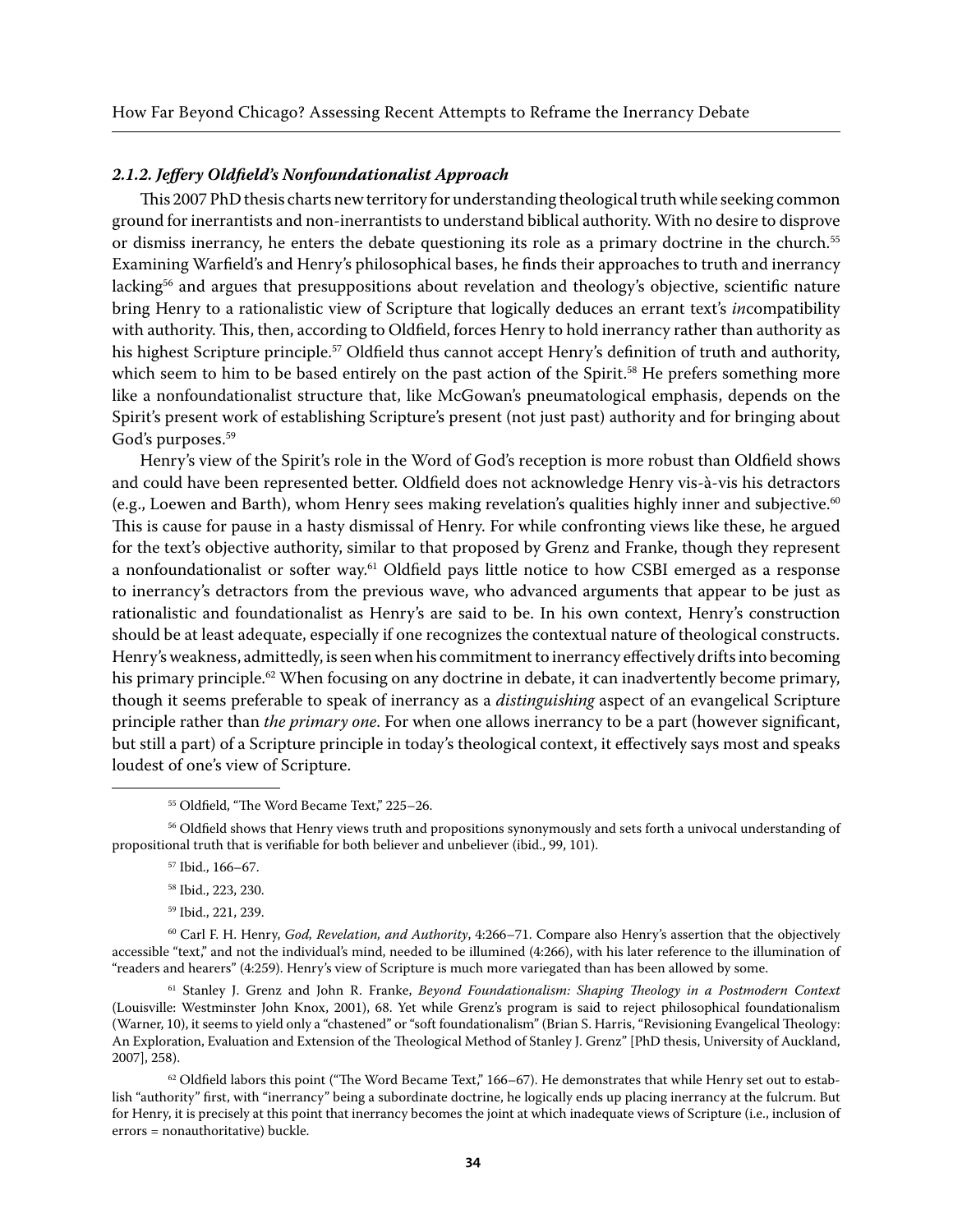#### *2.1.3. Carlos Bovell's Disgruntled Approach*

Bovell advocates the need for critical scholarship to inform evangelical philosophy and theology, especially a Scripture principle, and especially for the next generation.<sup>63</sup> He desires that critical scholarship and theology talk to each other, while the end result will never be inerrancy. His program intends to develop insight for understanding how the inerrancy doctrine is psychologically damaging and harmful for younger evangelicals' spirituality.<sup>64</sup> He asserts that if inerrancy is not plain wrong, it is "not for everyone today"65 and definitely not for him.

While there might be some virtue in the desire for a contextual theology seeking "new evangelical dogmas of Scripture,"66 this book's other merits are hard to find. Although various parts may stand alone (papers and articles spanning three years), the book's form and structure are highly-disjointed, leaving very poor argumentation.<sup>67</sup> In the general summaries throughout, he claims to have an objective desire to "nudge readers to respond" in one way or another,<sup>68</sup> though he clearly wishes to influence them away from inerrancy. But while he does this, he provides no alternatives for them beyond a footless polemic against evangelical teachers, scholars, and inerrancy.<sup>69</sup> Accordingly, he leaves readers in the same position he claims inerrancy left him. His interaction with nonevangelicals is good and substantial, but he never permits evangelical scholars to answer his concerns. Although his view of an evangelical is inseparably linked to  $CSBI<sub>1</sub><sup>70</sup>$  he shows no real knowledge of the document or its contemporary relevance within the evangelical community. He is therefore too sweepingly dismissive and not as sensitively constructive and thoughtfully creative as he purports to be. He paints evangelicals as unwilling to recognize problems with doctrines like inerrancy, but this simply does not represent reality.<sup>71</sup>

<sup>&</sup>lt;sup>63</sup> Bovell later contradicts this (*Inerrancy and the Spiritual Formation of Younger Evangelicals*, 29–31), asserting that older believing evangelical scholars must "disabuse" younger evangelicals in ways that openly acknowledge the "lurking incompatibilities that beset academic study within the context of religious allegiance." Elsewhere he even disallows any role for believing scholarship (39).

<sup>&</sup>lt;sup>64</sup> Ibid., 4, 12. By "younger evangelicals," he means those from teenage years to around thirty, before having a "more or less enduring sense of identity" to cling to for the rest of their lives (6). Cf. also the connection he makes to the theory of inerrancy's negative effects on E. J. Carnell as advanced in Rudolph Nelson, *The Making and Unmaking of an Evangelical Mind*  (New York: Cambridge University Press, 1987), esp. 203–6 (*Inerrancy and Spiritual Formation*, vii–viii, 8).

<sup>65</sup> *Inerrancy and Spiritual Formation*, 154.

<sup>66</sup> Ibid., 12–13.

<sup>&</sup>lt;sup>67</sup> In the introduction, he doubts his own arguments for the position he takes, but nevertheless hopes that his presentation will cause some to consider the "possibility" of his position (ibid., 12).

<sup>68</sup> Ibid., 12.

<sup>&</sup>lt;sup>69</sup> While decrying the incarnational analogy for Scripture's composition, he recognizes that "the million dollar question" is how the Bible can be both divine and human (ibid., 80). As far as a "constructive, theoretical work" that will give suggestions for a positive scripture principle after they have distanced themselves from inerrancy, readers will simply have to await the follow-up work Bovell hopes to write (ibid., 162). Whatever proposal he offers will be guaranteed not to have inerrancy as an option.

<sup>70</sup> Ibid., 15n1, references the evangelicals to which he refers—those aligned with ETS/EPS, both of whose members must affirm the ETS doctrinal basis.

 $71$  Cf., e.g., Michael A. Grisanti's illuminating article, "Inspiration, Inerrancy, and The OT Canon: The Place of Textual Updating in an Inerrant View of Scripture," *JETS* 44 (2001): 577–98, which reckons with problems while maintaining inerrancy. Interestingly, Bovell allows the similar position of "entelechy" (*Inerrancy and Spiritual Formation*, 144), though of course without inerrancy, which Grisanti holds.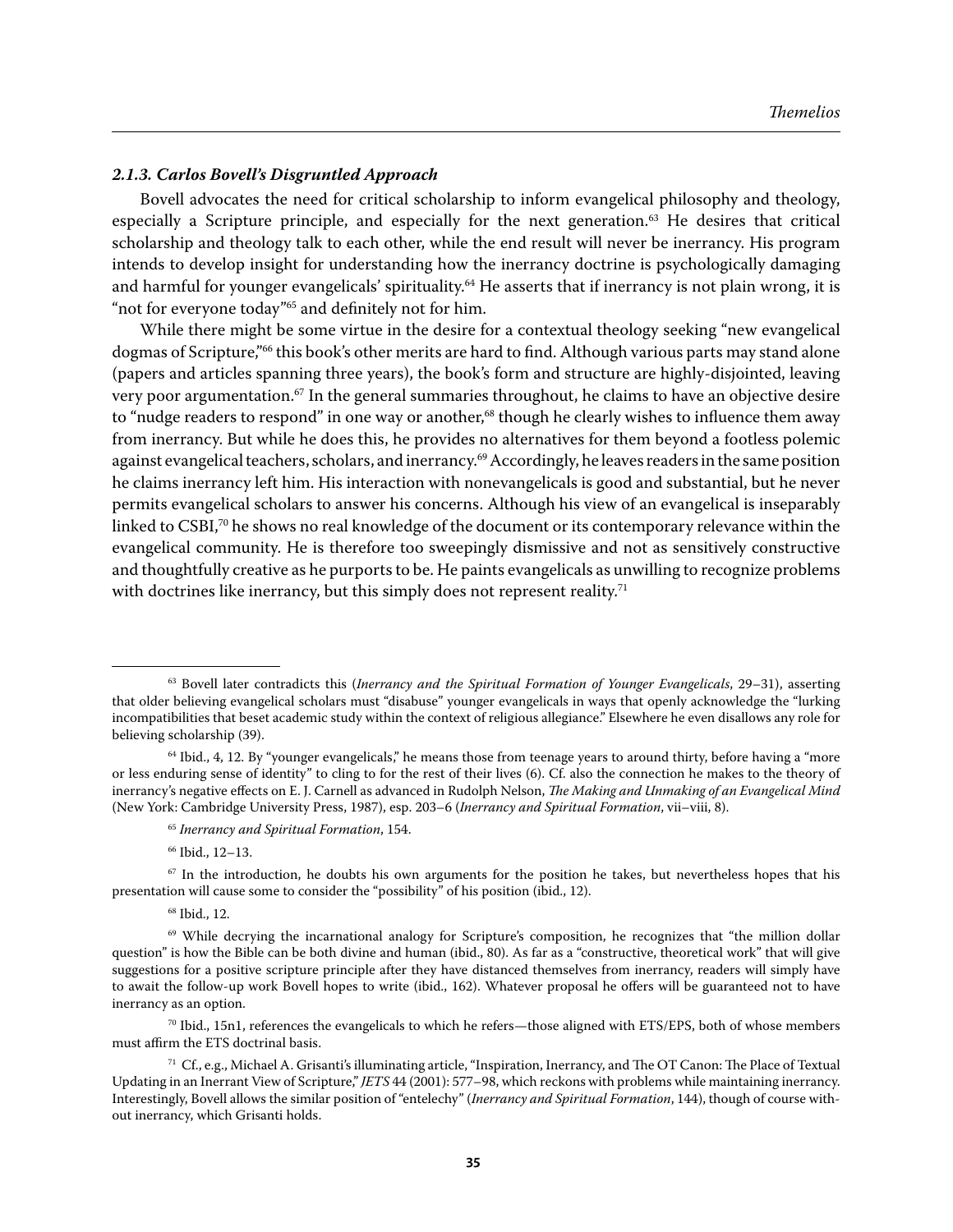#### *2.1.4. Craig Allert's Canonical-Critical Approach*

In his book, Allert seeks to reframe the inerrancy debate through exploring "how a historical understanding of the formation of the [NT] canon should inform an evangelical doctrine of Scripture." He takes this understanding and seeks to locate its "implications for the way evangelicals have understood the nature and function of the Bible in our own traditions."72 After surveying American evangelicalism, with its "defensive posture," he notes the impact of "traditionalism"73 and then argues that the way evangelicals understand the reception of inspired texts and canonicity is "anachronistic," ultimately lending to an inerrantist view that does more bad than good, as in the case of the pressure on Robert Gundry to resign from ETS in 1983. Before coming back to inerrancy, he labors through an understanding of canon that sees "the indispensability of the [institution of] the church," which he claims gave birth to the Scripture as the "embodiment of the canonical tradition of the church."74

Evangelicals can certainly benefit by informing their Scripture principle with canon formation, moving away from an occasional traditionalism,75 but Allert's base here is faulty, claiming that after *The Fundamentals*, evangelicals lost a theological framework.76 In this case he entirely misrepresents evangelicalism, since one can be assured that major evangelical leaders lost no framework whatsoever inasmuch as Warfield remained a Calvinist and Torrey a dispensationalist. Here and in his canonical views, Allert is as guilty as he claims his opponents are of "anachronism" and of imposing a "twenty-firstcentury perspective" onto the issues.<sup>77</sup> This is further seen in his view that biblical data are "surprisingly" vague" on a theory of inspiration. By saying this he anachronistically assumes that the biblical writers gave technical precision by today's standards.<sup>78</sup> Allert also offers conjectural arguments derived from silence and from a pre-commitment to late canonical formation. As a Protestant, he admits to having no fixed canon<sup>79</sup> and sees it as open and "fluid" into the fourth and fifth centuries, though Allert fails to note that the inspired text was not open to change.<sup>80</sup> Although some fathers also may have viewed noncanonical books as "scripture," they were not deemed to be θεόπνευστος in the same manner as γραφή in 2 Tim 3:16.81 Unfortunately, in Allert's view there is no room for canonical books to be "selfauthenticating" or for the canon to be "self-establishing," which are inseparable for an evangelical view of Scripture. Allert will not allow God's Word to demonstrate itself as such.82 His view of Scripture, therefore, is far too low.

75 A point also made by David G. Dunbar, "The Biblical Canon," in *Hermeneutics, Authority and Canon* (ed. D. A. Carson and John D. Woodbridge; Grand Rapids: Zondervan, 1986), 299–360.

76 Allert, *A High View of Scripture?* 30.

77 Ibid., 65, 70.

78 Ibid., 171.

79 Ibid., 174n1. See an alternate position by Dunbar, "The Biblical Canon," 358.

80 Lee Martin McDonald, *The Biblical Canon* (3d ed.; Peabody: Hendrickson, 2007), 54.

81 Ibid., 171-72. Compare Allert's attempt to locate three examples to the contrary from the fourth and fifth centuries (64–65), though none of the three passages use the term γραφή as the subject, nor the modifier πᾶς. If the fathers did not say that "all scripture" maintained the "God-breathed" property, then these examples do not entirely support Allert's view. Of further interest is that in 2 Tim 3:16 θεόπνευστος is in the nominative case, whereas Allert's examples are either in the genitive or accusative cases.

82 Cf. Charles E. Hill, "The Canon of the New Testament," in *The ESV Study Bible* (Wheaton: Crossway Bibles, 2008), 2580–81. Witherington also observes, "because these books are a revelation from God and were recognized to be the word of God written, they reflect a natural and not an artificial unity" (*The Living Word of God*, 119).

<sup>72</sup> Allert, *A High View of Scripture?* 12, 144.

<sup>73</sup> Ibid., 30, 35.

<sup>74</sup> Ibid., 78, 82.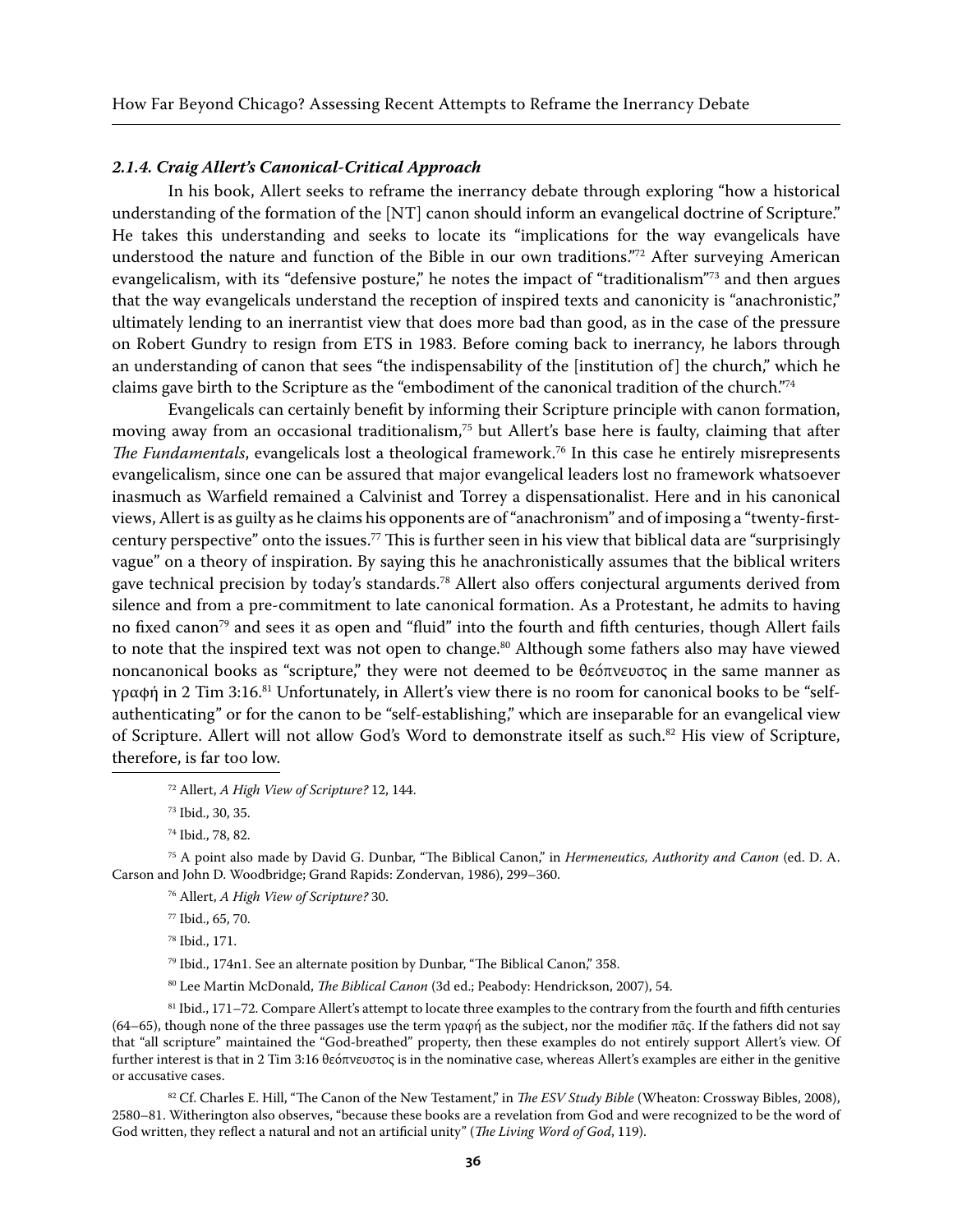#### *2.1.5. Kenton Sparks's Postmodern Historical-Critical Approach*

This book is the latest work seeking to reframe the debate. Broad in scholarly engagement, it is written by a self-identified evangelical for a scholarly evangelical audience. Sparks makes a case for believing historical-criticism that will benefit the church, giving her a "biblically informed worldview."83 With strong aversion to "Cartesian" philosophies, Sparks moves to integrate faith and criticism, which, he asserts, offers the best in Christian scholarship.<sup>84</sup> He notes advances in critical scholarship that will aid the study of the Bible through the academic expertise of intellectually gifted scholars.<sup>85</sup> Considering postmodern epistemology, he identifies himself as a "practical realist,"86 opining an appropriate definition of historical-criticism as "reading texts contextually."87 He then makes a case for the orthodox view of God's inerrancy and that "God does not err in Scripture," while yet paradoxically maintaining errors in the Bible attributed to the human authors.<sup>88</sup>

Serving in the broad academic arena is good for evangelicals, breeding rigorous scholarship in demanding contexts. But one wonders if Sparks is really willing to be tested there. Specifically, the question begging to be posed to historical critics who adopt serious engagement with postmodern epistemology is whether their discipline can be performed with any confident relevancy at all. Can one rely on critical scholarship while still seeking to be dislodged from constraints by modernism? Does a postmodern or nonfoundational historical-criticism really exist? Or is "reading texts contextually" from a tamed practical realism (with little criteria to determine this and no description of how this might work) simply unrealistic? Further, with the seeming absence of little if any argumentation from recent critical scholarship, this book could have easily been written ten years ago.<sup>89</sup> What if historical criticism becomes passé as a modern, rationalistic, Cartesian edifice built by nineteenth- and twentieth-century German scholarship? Does Sparks have a backup plan?

At the end of the book, Sparks tries to synthesize criticism with theology.<sup>90</sup> Here it seems that theology is the only means by which any sort of critical methodology might be redeemed for biblical studies.<sup>91</sup> He observes that not all criticism is healthy and helpful, referring elsewhere to that which

88 Ibid., 139, 227. Compare Goldingay's similar position that the Bible is "adequately factual" but not "inerrantly factual" (*Models of Scripture*, 282–83). See also Work, *Living and Active*, 81, and John Webster, who holds a similar notion that the Bible's authority "does not lie within itself, any more than the sacraments have inherent effectiveness, but in its testimony to the authority of the one who appoints Scripture as his servant" ("Scripture, Authority of," in *Dictionary of Theological Interpretation of the Bible* [ed. Kevin J. Vanhoozer; Grand Rapids: Baker, 2005], 726). This notion would also be allowed by Denis O. Lamoureux, who identifies "incidental statements" in the Bible regarding things such as the cosmology of the universe, to which "biblical inerrancy cannot extend" ("Lessons from the Heavens: On Scripture, Science and Inerrancy," *The Journal of the American Scientific Affiliation* 60 [June 2008]: 13).

89 This matter could have been improved with more reference than just a footnote to works like Francis Watson, *Text and Truth* (London: T&T Clark, 1997), and Christopher R. Seitz, *Figured Out* (Louisville: Westminster John Knox, 2001).

90 Sparks, *God's Words in Human Words*, 203.

<sup>91</sup> Cf., for example, the proposal by Daniel J. Treier, *Introducing Theological Interpretation of Scripture* (Grand Rapids: Baker, 2008).

<sup>83</sup> Sparks, *God's Word in Human Words*, 18–20, 328, 356.

<sup>84</sup> Ibid., 49, 52, 170, 183, 366, 373.

<sup>85</sup> Ibid., 58, 70.

<sup>86</sup> Ibid., 42–44, 263.

<sup>87</sup> Ibid., 72.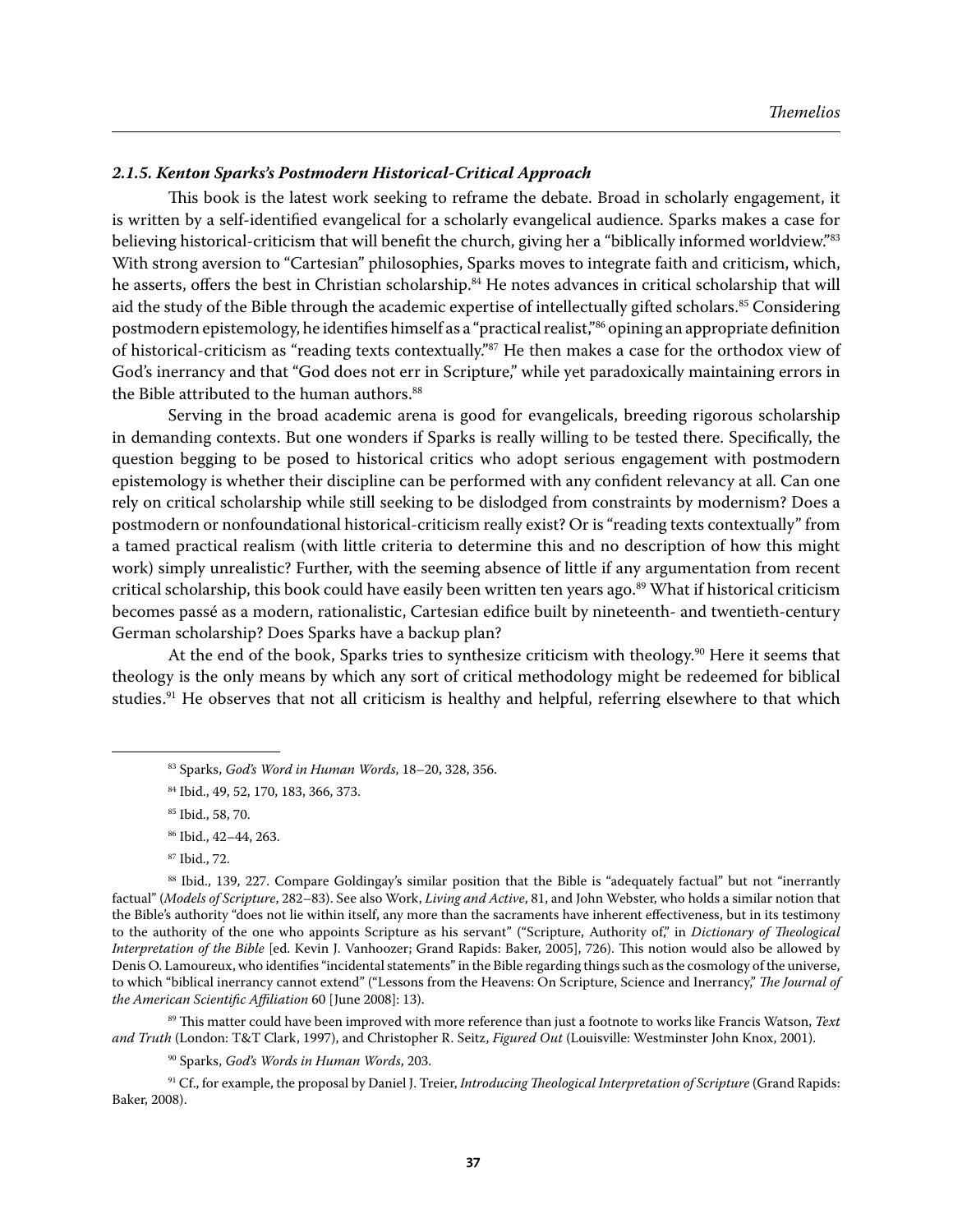acknowledges Scripture's authority "in word but not in deed."92 He employs "accommodation" for understanding differences between divine and human accounts in Scripture,<sup>93</sup> though never explaining how to determine which is which or what might decide an accommodation. It seems, frankly, that whenever normal interpretation yields something unexplainable to the reader or some presumed error based on a critical-realist reading of the text, "accommodation" then becomes the "theological explanation for the presence of human errors in Scripture."<sup>94</sup> So, does a literal hermeneutic guide this process for determination? If so, then in the "inerrant" parts about the "inerrant God" (wherever they may be), does Scripture speak univocally of him, allowing the reader to judge empirically whether God is in error?<sup>95</sup> If so, problems have shifted from a doctrine of Scripture to epistemology, theology proper, and doctrines of man and sin.

One wonders what a "practical realist" reading of Scripture looks like for Sparks, and what criterion might exist for determining where an error is not. A better position seems to be, rejecting any docetic notions, that Scripture is both human and divine; where one ends and the other begins is impossible to know, for they are inseparable. Had these matters been clearer in Sparks's work, he might have had more to contribute to the inerrancy discussion.

#### *2.1.6. Other Contributions*

Other recent noteworthy contributions remain for an evangelical doctrine of Scripture, each wanting to see the debate reframed. Roger Olson rejects inerrancy as the best word to determine one's views of Scripture,<sup>96</sup> though he does not suggest how American evangelicals should get past the term's indelible history.<sup>97</sup> Witherington suggests moving past the terms "infallible" and "inerrant."<sup>98</sup> Steve Holmes has set forth principles for an evangelical view of Scripture in a transatlantic perspective, perhaps even maintaining inerrancy in a more functionally sustainable role.<sup>99</sup> Peter Enns continues to

- 93 Ibid., 202–3, 230.
- 94 Ibid., 256.
- 95 Ibid., 327.
- 96 "Why Inerrancy Doesn't Matter."

<sup>92</sup> Sparks, *God's Words in Human Words*, 23, 356. Sparks does not seem to apply this throughout his program in any practical way. Cf., however, his historical-critical comment about conjectures of NT authors viewing extracanonical works as "inspired Scripture" (125–26). Yet he gives no room for what he calls "speculative" harmonizations of scholars like Blomberg (164). Still, whatever bearing these historical-critical observations and others may have on one's ethics (i.e., contra whatever is "in word but not in deed") escapes this author.

<sup>97</sup> One might, however, posit synthesizing the "inerrancy" and "trustworthiness" schools, as I. Howard Marshall seemed sympathetic to a generation ago (*Biblical Inspiration* [London: Hodder and Stoughton, 1982], 71), reflecting an earlier time in evangelical history.

<sup>98</sup> Cf. Michael F. Bird's interview, "Ben Witherington on Scripture" (September 15, 2007; available at http:// euangelizomai.blogspot.com/2007/09/ben-witherington-on-scripture.html [accessed November 12, 2008]), in which Witherington asserts, "The terms inerrant and infallible are modern ways of attempting to make clear that the Bible tells the truth about whatever it intends to teach us about. I much prefer the positive terms truthful and trustworthy. When you start defining something negatively (saying what it is not) then you often die the death of a thousand qualifications, not to mention you have to define what constitutes an error. I am happy to say that the Bible has three main subjects—history, theology, and ethics, and that it tells us the truth about all three." A generation ago, Paul D. Feinberg noted that "truthfulness" was the key concept in the Scripture and the minds of those using "inerrancy," which he deemed as needing a better definition ("The Meaning of Inerrancy," in *Inerrancy*, 293).

<sup>99</sup> In "Evangelical Doctrines of Scripture," 63, Holmes suggests five pointed principles for a working description: divine origin, authority, accuracy, clarity, and sufficiency for salvation.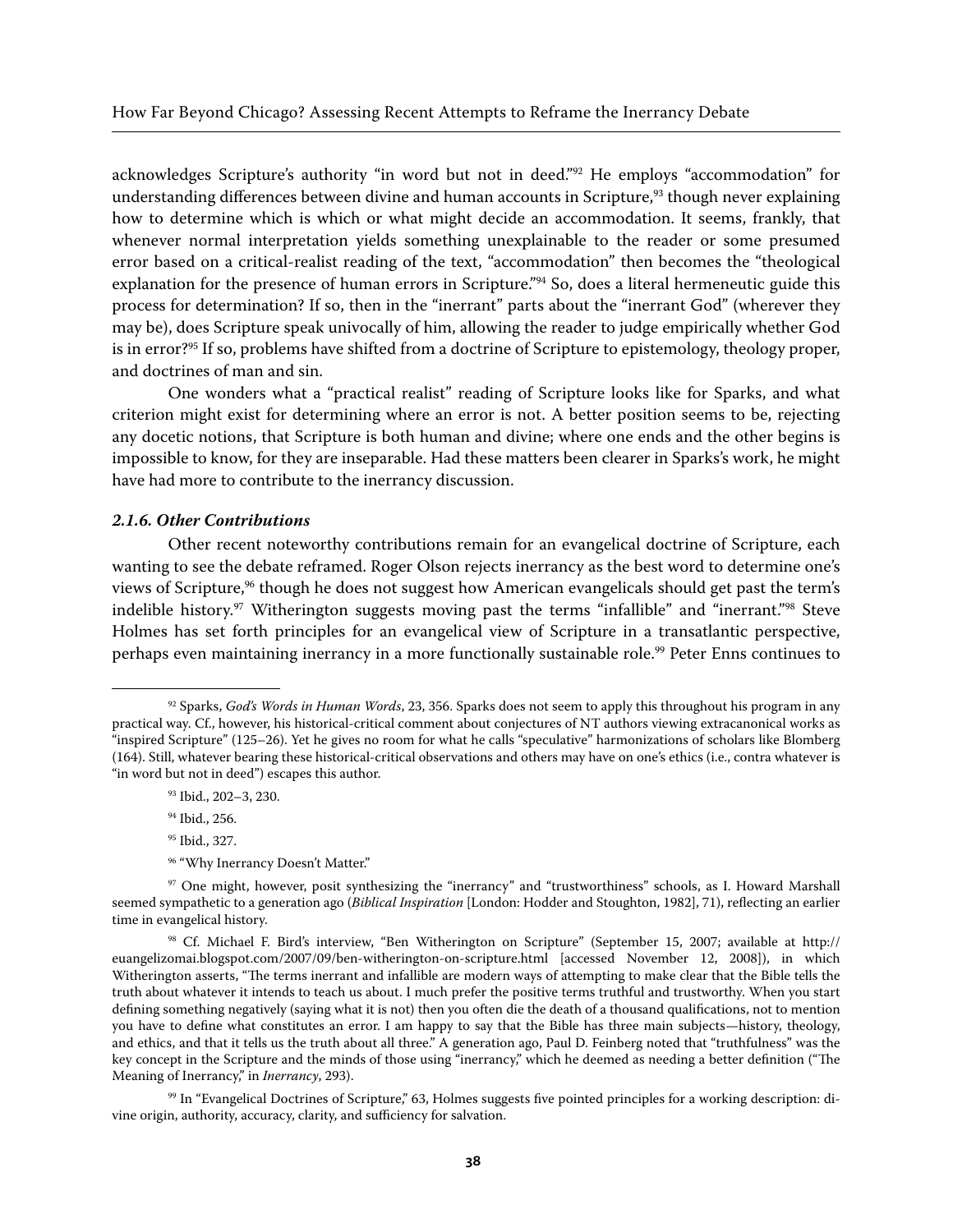contribute to the debate<sup>100</sup> and may perhaps yet offer more refined attempts to explain inerrancy.<sup>101</sup>

#### *2.1.7. Synthesis of Revisionist Approaches*

In summary, the contributions to the debate offered by the above authors are found primarily in their due emphases on the humanness of Scripture, reckoning that evangelical scholarship apparently neglects the matter.102 That this neglect exists is questionable. Everyone assumes that the biblical documents are written by humans; there is nothing unique about that. What is unique is that inspired canonical Scripture is of divine origin. That is most unusual and what should be emphasized, for the other is so easily observed. The Bible's divine status catches one's attention. Human writing is very ordinary, whereas God's communicating in writing is extraordinary. This is why the Bible and current evangelical theology place emphasis here, not to neglect its humanness (which is not emphasized in the Bible either), but to revel in its status as God-inspired and not merely the words of mortal man. These detractors, however, do raise the need for continued discussion of how the Bible works (from inspiration [in writing] to reception [in reading] to ethics [in application]), including the need to be honest about problems, whether historical, moral, philosophical, theological, or epistemological. Beyond this, they issue a clarion call to consider both canonical and historical critical elements in the formation of an evangelical Scripture principle.

While each of the previous works makes genuine contributions to the debate, they each seem to create more problems than they solve, which seems to be the tenor of the debate's recent wave. Though data from scholarship grows deeper, arguments become more complex, and new discoveries are incorporated into the conversation, how they may integrate into and inform an evangelical doctrine of Scripture is the lingering question. While questions posed, issues raised, and proposals offered should not be minimized, none of the aforementioned contributions crafts an acceptable Scripture principle for American evangelicals. This is mainly because American evangelicals must do more than pay scant or pitiable attention to CSBI. For it seems strange that American evangelicals attempting to reframe the debate often misunderstand the very heritage from which they come. And when engaging a Scripture principle, they have little or no knowledge of the history of this debate in American evangelicalism and therefore make no reference to CSBI. But a discussion about inerrancy cannot be held without acknowledging and relating to CSBI somehow.103 Moreover, CSBI must be part of the ongoing conversation (as displayed by ETS and Greg Beale's efforts) since it is a major part of the previous wave of the debate.

# **2.2. Reinforcing the Debate's Context:**  *Greg Beale's Inerrantist Reconstructive Approach*

While significant critique can be offered of Greg Beale's *The Erosion of Inerrancy in Evangelicalism*,

<sup>&</sup>lt;sup>100</sup> Cf. the more "responsive" rather than "constructive" recent articles: "Response to G. K. Beale's Review of *Inspiration and Incarnation*," *JETS* 49 (2006): 313–26; and "Response to Professor Greg Beale," *Them* 32 (2007): 5–13.

<sup>&</sup>lt;sup>101</sup> Among Enns's recent work was a Student Fellowship at Princeton Theological Seminary initially titled, "The Nature of Biblical Inerrancy" (February 9, 2009). Meanwhile, some of his engagement on a doctrine of inerrancy is available at http:// peterennsonline.com/ii/inerrancy (accessed November 12, 2008).

<sup>&</sup>lt;sup>102</sup> Cf. Thompson, *A Clear and Present Word*, 65–80, for one recent treatment addressing this concern.

<sup>&</sup>lt;sup>103</sup> Cf. Oldfield, "The Word Became Text," 5n2, for a brief discussion on CSBI as the "definitive statement" on inerrancy.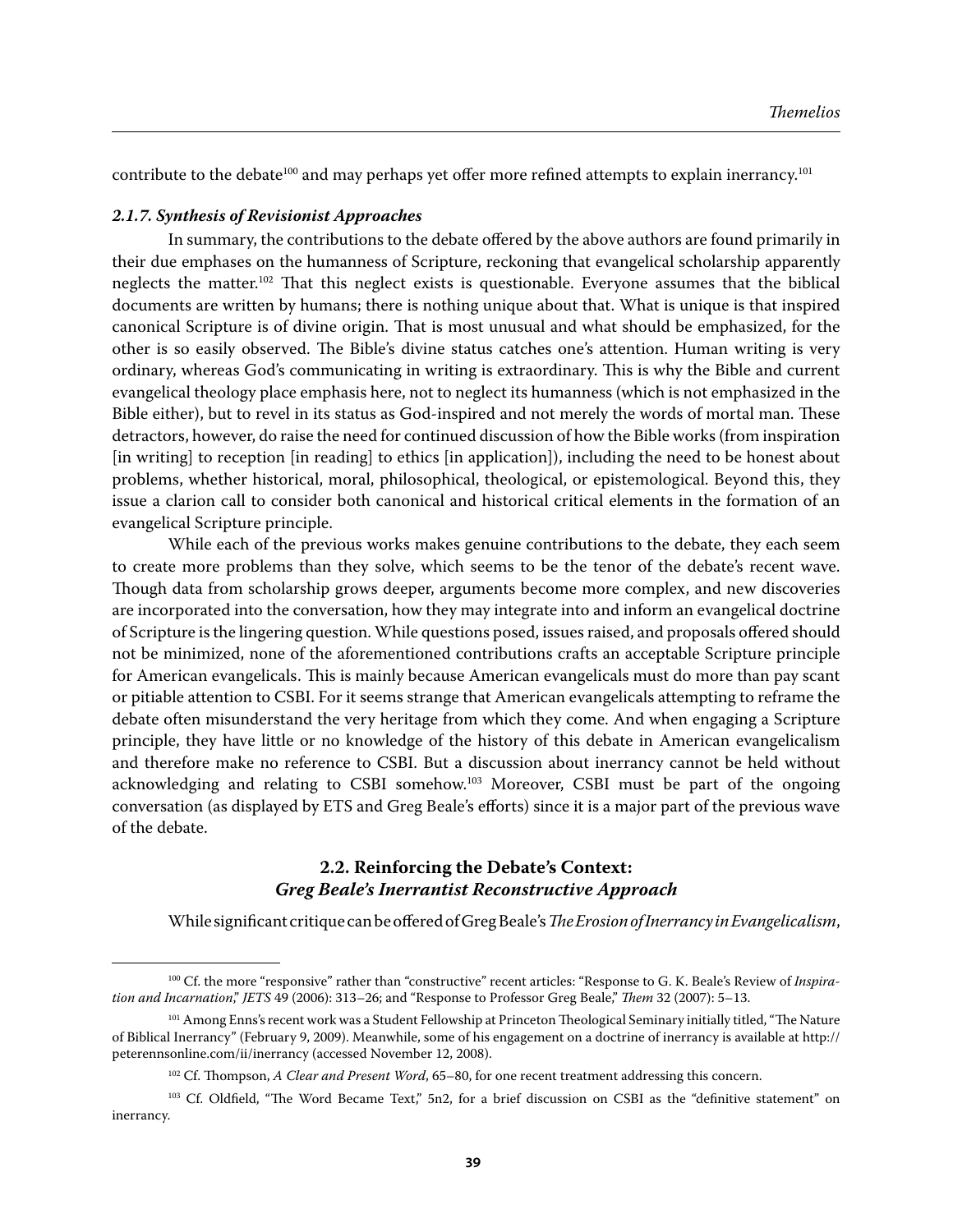evaluation cannot be made here.<sup>104</sup> The relevant question concerns how the book informs the inerrancy debate. His stated aim is "to focus on a specific debate that bears upon the broad issue of biblical authority that has arisen recently in evangelicalism,"105 namely, the one with Peter Enns. Beale holds the standard inerrancy view in his interaction with Enns and theological interpretation,<sup>106</sup> both in opposing Enns's views and offering alternate interpretations of Scripture. He sees no need to present innovative definitions of inerrancy as a Scripture principle but instead simply gives a theological and exegetical treatise that offers only CSBI for his positive course.

The book, however, offers something constructive to the inerrancy discussion. While Beale himself does go beyond CSBI, though only minimally,<sup>107</sup> he simultaneously yields a relatively consistent use of CSBI. Seeking to construct an exegetical theology by theological exegesis, he continually emphasizes the Bible's authority while adhering to CSBI as his major reference point. Beale's work makes the first substantial defense of the inerrantist position in perhaps over twenty years. It is a determined, reasonable, theologically-oriented response to current elements in the debate,<sup>108</sup> entering the discussion from a forthright commitment to inerrancy as articulated in CSBI. By this, Beale has skillfully shown that inerrancy provides a platform for confidently resting in Scripture's authority so that serious exegesis of the inspired text and the resultant theology can be performed in constructive (not de[con]structive) ways. Evangelicals must learn from this step he has taken in a positive direction of offering a chastened reconstruction of inerrancy without replacing or abandoning the Scripture principle that has marked American evangelicalism and ETS for sixty years.

#### **2.3. Summary of the Recent Attempts to Reframe the Debate**

Those who easily dismiss the place of CSBI within American evangelicalism are seeking to do theology either in a vacuum<sup>109</sup> or with a presupposition against inerrancy. Recent revisionists reflect little willingness to consider CSBI with any semblance of objective openness; when they do consider it, it appears to be a deeply upsetting matter to them. Though assessments of the first and second waves of the inerrancy debate are becoming more acute, there still seem to be no new positions, and few new arguments on the table.<sup>110</sup>

<sup>108</sup> This may be the major strength and weakness of the work. While Beale performs theological interpretation, he ends up presenting not a restated Scripture principle, but theological exegesis that indirectly avoids the debate.

109 One cannot do this, as the late Stanley J. Grenz made clear in *Revisioning Evangelical Theology: A Fresh Agenda for the 21st Century* (Downers Grove: IVP, 1993), 95–99.

<sup>104</sup> See forthcoming reviews by Mark Thompson in *Them*, Peter Enns in *BBR*, and Jason Sexton in *JETS*.

<sup>105</sup> Beale, *Erosion of Inerrancy*, 21.

<sup>&</sup>lt;sup>106</sup> Oddly, an underlying assumption seems to be that Beale thinks that he is safe by avoiding "myth" as a description of biblical events, but generates a temple-theology throughout (esp. chaps. 6–7) that seems to function similarly, at least potentially.

<sup>&</sup>lt;sup>107</sup> Cf. Beale, *Erosion of Inerrancy*, 24, where he says CSBI "represents generally my own understanding of what should be considered the evangelical view of the authority of Scripture." Cf. the note on the "very minor adjustments" that Beale wishes to make concerning *language* in CSBI (267n1, italics mine).

<sup>110</sup> Each proposal already marked the debate's previous history to one degree or another. This reason makes it a good idea for Beale's third appendix (281–83), which gives sixteen quotations from Barth's *Church Dogmatics* that depict his view of Scripture. Students of an evangelical doctrine of Scripture should be aware of connections between recent (and second-wave) attempts to reframe inerrancy and Barth's views on Scripture. They are strikingly similar at points, which may cause more evangelicals to migrate toward a Barthian view of Scripture, but also might lead them towards a more evangelical one. Two recent works interacting with Barth on this issue are Kevin J. Vanhoozer, "A Person of the Book? Barth on Biblical Authority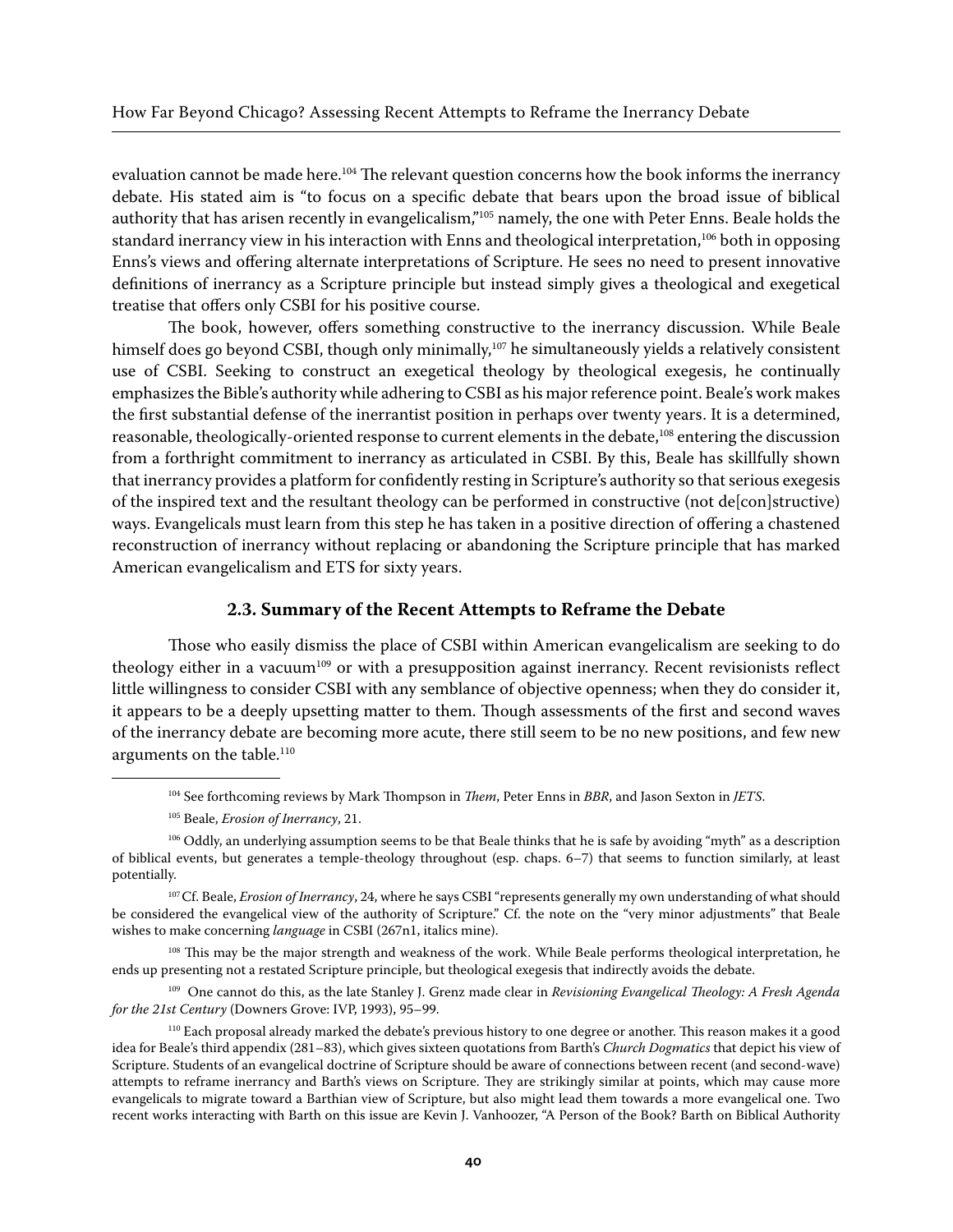Challenges from revisionists, however, should be heard, but this should be reciprocal, with all evangelicals willing to recognize problems in their views. Biblical scholars (canonical and historical critics) must be informed by theology (not divorce their discipline from it), and theologians need to interact with a theology of the Spirit's role in the text's origin, development, and contemporary reception.111 Inerrantists should interact with pertinent data demarcating distinctly human aspects of Scripture, either in the historical context or in the formation of the canon. Evangelicals of all kinds from both groups need grounding, both theologically and historically. Whether this dialogue can actually occur between the two disciplines (historical criticism and theology) and between divergent evangelical groups remains to be seen. It may come down to whether critical scholars are truly willing to converse with inerrantists, even to the point of considering the integration of aspects of the inerrantist position into their views of Scripture. CSBI should be the starting point for an inerrancy discussion in the present context, and a commitment to it as a significant factor allows evangelicals to interact with recent scholarship while offering new constructions that do not abandon dearly held commitments. Quite positively, these new constructions of inerrancy bring those dearly held commitments to a new conversation that echoes a 150-year-old debate.

# *3. Some Suggestions on the Way Forward*

At this point, with so many claiming to take the Scriptures "seriously,"<sup>112</sup> charting the way forward is no easy task. Suggestions here flow from a desire to cultivate dialogue, not solve every problem for inerrancy. What is hoped for is a theologically grounded, astute,<sup>113</sup> and modifiable view of inerrancy that builds upon the current conception of the doctrine with great care. The final section of this paper raises three factors for a move forward. It reconsiders the theological and contextual development of inerrancy's framework, followed by inerrancy's intellectual defensibility. Suggestions are then made for moving beyond CSBI with constructions that do more than "pay lip service" to the faithful, courageous work done a generation ago in CSBI.

and Interpretation," in *Karl Barth and Evangelical Theology* (ed. Sung Wook Chung; Grand Rapids: Baker, 2006); and Mark D. Thompson, "Witness to the Word: On Barth's Doctrine of Scripture," in *Engaging with Barth* (ed. David Gibson and Daniel Strange; Nottingham: Apollos, 2008).

<sup>&</sup>lt;sup>111</sup> It seems, however, that observing the Spirit's primary place in Scripture's reception is treating as central something that conservative evangelicals already affirm. I.e., serious exegetes who genuinely wrestle with Scripture's text, meaning, and application intensely depend on the Spirit's active work and presence to illumine and guide. Conservative evangelicals have focused on the inerrancy of the text (perhaps leading to inadvertent exclusion of the Spirit's role [not in practice, but in scholarly discussions]) because of where the battleground is. It becomes purely a contextual, historical, and theological matter focusing on the issue at hand that serves to articulate the Bible's authority. Compare the focus on the text post-1860, and even some of what Carl Henry's agenda focused on in light of inerrancy's detractors. One does not have to adopt a Barthian view of Scripture to speak of the Spirit's present role of bringing Scripture to bear on the reader.

<sup>&</sup>lt;sup>112</sup> This includes evangelicals and non-evangelicals, each considering its own to be the most serious construction available. Compare Daniel Treier's statement about evangelicals taking Scripture's self-testimony seriously ("Scripture and Hermeneutics," 36) with Blomberg, who refers to a collection of non-evangelical scholars who "take the Bible seriously" ("Review of 'Biblical Authority"). Compare also I. Howard Marshall, who asserts how his position takes certain elements in Scripture "seriously" (*Biblical Inspiration*, 43), with Geisler's alleged threat during the Gundry controversy in 1983 to start a new society that would take inerrancy "seriously" (in Allert, *A High View of Scripture?* 167n9).

<sup>&</sup>lt;sup>113</sup> This would involve, for example, a conscious awareness of historical-critical issues with sensitivity to canonformation. This is a significant part of the debate. One cannot accuse others of imposing an outside "code" onto the Bible if the theologians and exegetes accused are aware that external ideas (from modernist philosophy, forms of rationalism, etc.) are available, causing them to steer clear of them.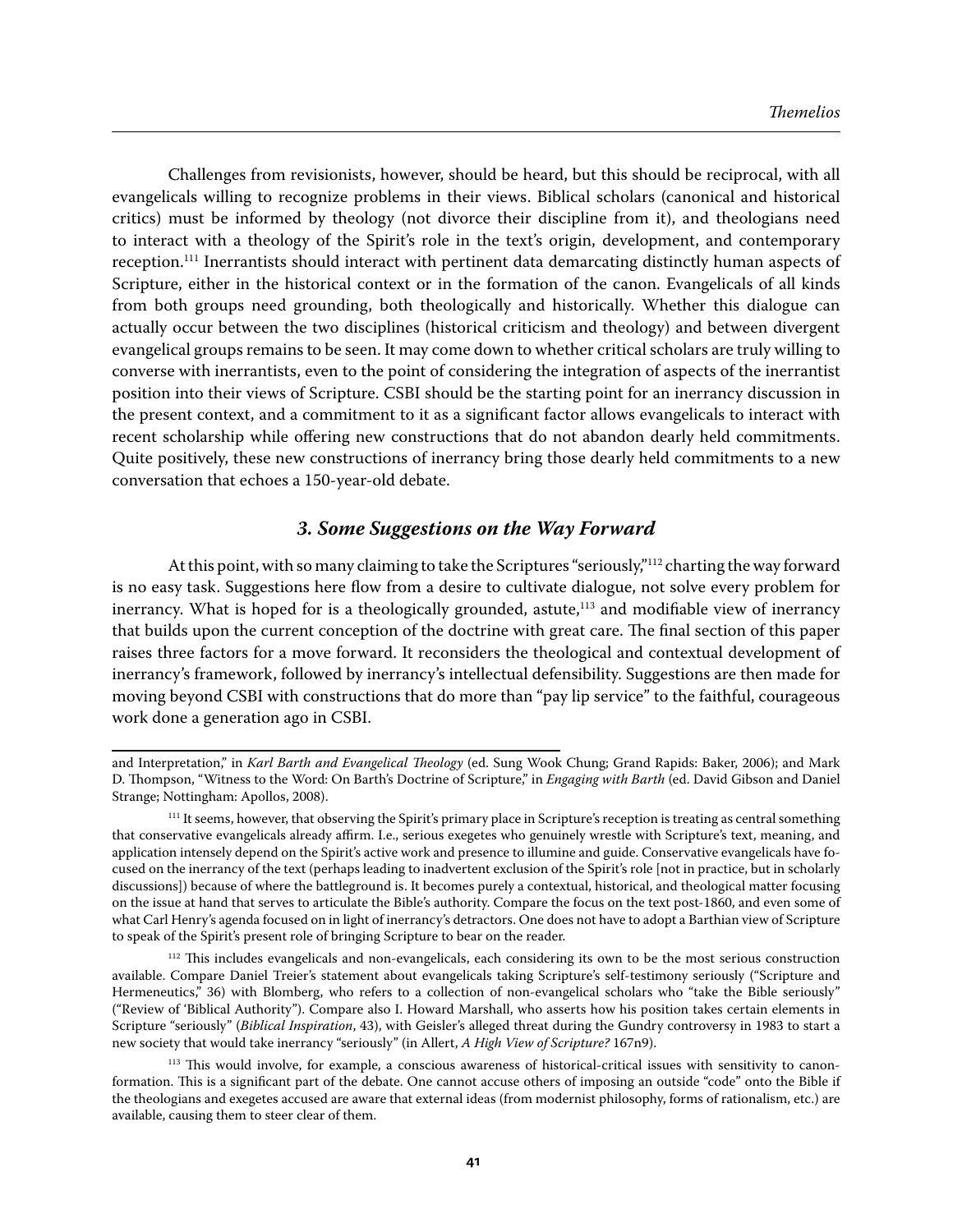#### **3.1. Recognizing Inerrancy's Contextual Development**

All theology is done in a context. While the contextual, corporate effort of inerrancy's development may be contested<sup>114</sup> and unwelcomed by some,<sup>115</sup> its present coming of age cannot be denied. But what does this mean for evangelical scholars today?

#### *3.1.1. Corporate Theological Constructs Should be Valued*

No evangelical group is an island, and theology neither starts nor stops with any individual or group. As such, evangelicals cannot dismiss the current context in which all three waves of the inerrancy debate occurred nor its reception as an important doctrine. And though the degree of its importance may be debatable, evangelicalism has been deemed a movement marked by "theological *emphases* that are largely determined by context."116

The inerrancy discussion happened primarily within American evangelicalism over the past 130 years. Those wishing to have an informed Scripture principle must understand arguments therein. While desiring to include those abroad who wish to engage in "some serious transatlantic scholarship"<sup>117</sup> on the issue, the British (and European) heritage is not marked by inerrancy as acutely as the American. Therefore limitations and difficulties will be part of the conversation.118 Nevertheless, American evangelicals should dialogue with challenges that have been offered by their evangelical counterparts across the Atlantic.<sup>119</sup> Indeed, while seeking to locate the debate primarily in the US, how does this bode not just for a transatlantic, but for a global view of Scripture? These questions are beyond the reach of this paper. Currently, in one form or another, inerrancy is held by many in the US,<sup>120</sup> and a voluminous number of articles and books by reputable scholars have been written in support of the doctrine. While this article is unable to explore unique challenges of inerrancy's incarnation outside the US, the point is largely moot since the debate regarding the nature and essence of inerrancy belongs primarily in the American arena.

The received tradition that American evangelicalism inherited from the inerrancy debate is at least CSBI. Lest some think that inerrancy can be swiftly discarded, it still contains a doctrine adhered to by many if not most evangelicals.<sup>121</sup> Further, CSBI is set forth as the reference point for evangelicals to look to, vis-à-vis ETS, when beginning to wrestle through what is meant when speaking of the Bible's authority. For them, the Bible's authority is reflected through a commitment to the doctrine of inerrancy.

<sup>118</sup> While McGowan states that "inerrancy" is "rarely used in Europe," some British scholars are willing to consider a Scripture principle including inerrancy, as McGowan later suggests (ibid., 48, 214). It seems, however, that those holding inerrancy in the UK have major connection to the North American scene.

<sup>120</sup> This includes major denominations like the Southern Baptist Convention, which has not changed its position on inerrancy through two significant revisions of the original 1925 Baptist Faith and Message, and the Evangelical Free Church of America, which recently strengthened their position on inerrancy (cf. Collin Hansen, "It's Not Broke, So Fix It," July 14, 2008, *Christianity Today*, available at http://www.christianitytoday.com/ct/2008/julyweb-only/129-11.0.html [accessed February 23, 2009]).

<sup>121</sup> "Many evangelicals," Randall Balmer observes, "regard biblical inerrancy as one of the touchstones of orthodox theology" ("Inerrancy," in *Encyclopedia of Evangelicalism* [Louisville: Westminster John Knox, 2002], 292).

<sup>114</sup> Buchan, "Inerrancy as Inheritance?" 53–54.

<sup>&</sup>lt;sup>115</sup> D. G. Hart, *Deconstructing Evangelicalism: Conservative Protestantism in the Age of Billy Graham (Grand Rap*ids: Baker, 2004), 131–51.

<sup>116</sup> Allert, *A High View of Scripture?* 33 (italics in original).

<sup>117</sup> Acknowledging the plea by McGowan, *Divine Authenticity*, 214.

<sup>119</sup> McGowan, *Divine Authenticity*, 214.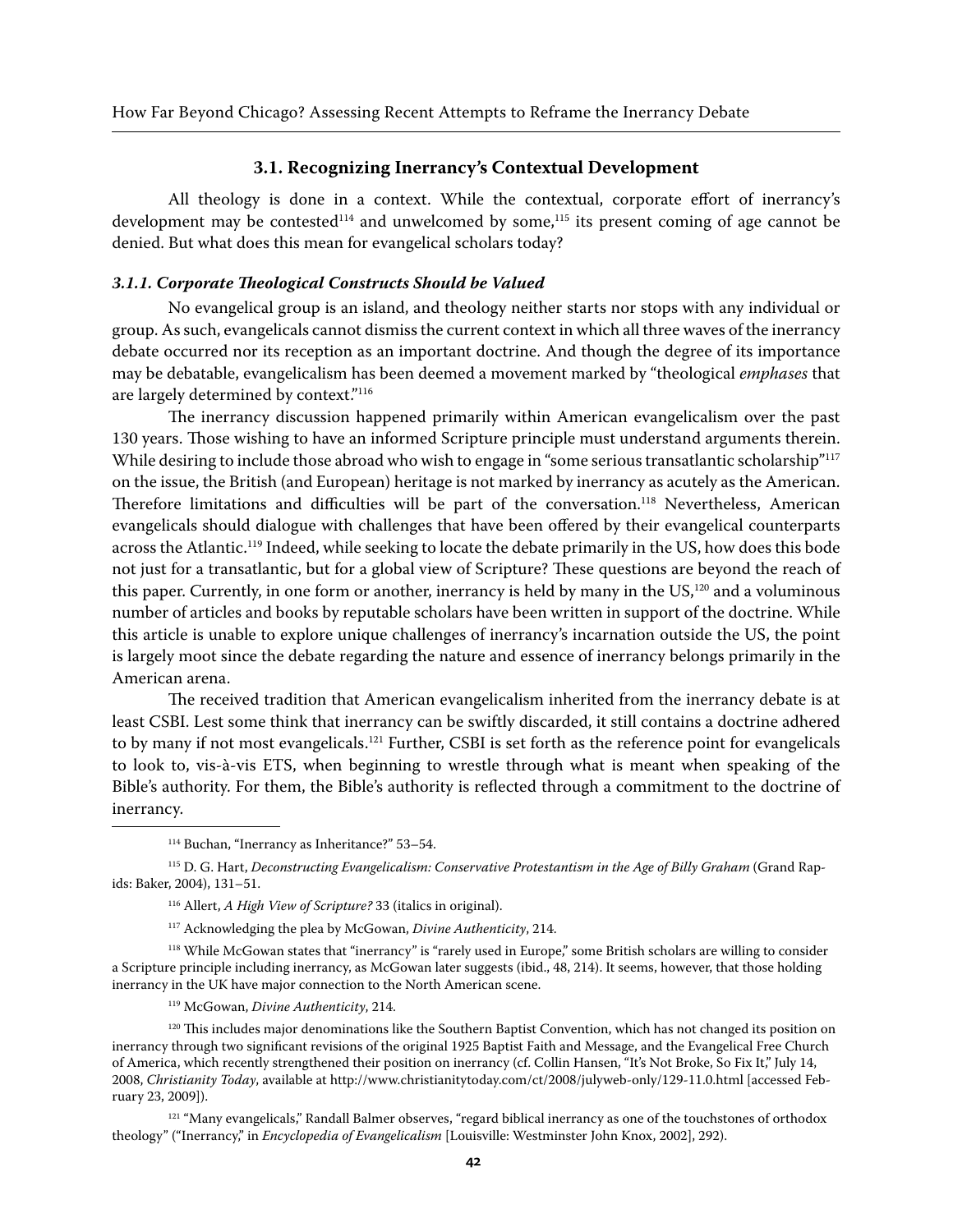#### *3.1.2. Will Inerrancy Be Necessary in Fifty Years?*

Inerrancy is relevant for coming generations who want to locate their doctrine of Scripture historically, especially in American evangelicalism. A discussion on defining what doctrinal constructs classify as "time-transcendent" cannot be had here, but suffice it to say that the term has not fallen into disuse, especially in the US, in spite of challenges to its relevancy.<sup>122</sup> One good reason for this might be that inerrancy was deemed most conducive to the gospel's advancement as the message that truly saves sinners, who are located in real-time-space present and are looking to a real-time-space Savior whose work in both creation and redemption is not subject to any passing cultural or ideological whims since he stands outside of them.<sup>123</sup> Ideologies, philosophies, or systems trying to muzzle it will find the gospel's rays of divine light bursting through to communicate the message written for all peoples in all generations, completely sufficient for salvation. Here is the significance of a high view of Scripture that affirms the Bible as inspired, inerrant text, which is able to break through all hermeneutical barriers when Spirit-effected and believingly read, since it is the penetrating Word of God.<sup>124</sup>

Forward progress in the inerrancy debate will mean that the American construct and context must be understood. At points, it was a debate held in the context of Scottish-realist philosophy, and at points with language of other theories of truth. Scholars must know what was said, and if one's position resembles or mimics a previous idea, then one is located in that line and should appropriate that doctrine for the church today where appropriate. A better definition of the doctrine is still in order, as Paul Feinberg stated a generation ago.<sup>125</sup> If evangelicals believe themselves to be part of a Spirit-led movement, it seems wise to acknowledge God's work within inerrancy's development and in CSBI for seeking to pick up the task of an evangelical Scripture principle today.

#### **3.2. Reasserting Inerrancy's Intellectual Defensibility**

#### *3.2.1. Inerrancy's Defensibility*

Being forged in the fires of American evangelicalism, the doctrine of inerrancy provides the platform for a gospel-advancing movement and a defensive strategy to ward off invaders.<sup>126</sup> Each proponent of inerrancy must be understood in context. In the present context, a line (albeit of varying shades) is traced to CSBI, which is an inextricable part of evangelicalism and therefore what evangelicals today have inherited. This means that evangelicals currently attempting to reframe the debate misunderstand the very heritage from which they have derived and developed and from which

<sup>122</sup> E.g., consider Kevin J. Vanhoozer, *The Drama of Doctrine* (Louisville: Westminster John Knox, 2005), who chooses not to use the term in the book, though stating elsewhere, "it doesn't follow that the idea is absent" in the book (available at http://exiledpreacher.blogspot.com/2007/09/kevin-vanhoozer-interview.html [accessed October 25, 2008]). Compare also the discussion in Carson, "Recent Developments," 30–31.

<sup>&</sup>lt;sup>123</sup> Recently, a relatively new Christian in a church where I served as "Planting-Pastor" said that when evangelizing someone, an objection to Christianity came from the non-Christian whose purported roadblock to believing the gospel was that there are "errors" in the Bible and therefore it cannot be trusted as from God.

<sup>&</sup>lt;sup>124</sup> Cf. Paul Wells, "The Doctrine of Scripture," in *Reforming or Conforming*, 61, for comments relating to the rich, manifold ways that God speaks.

<sup>&</sup>lt;sup>125</sup> "The Meaning of Inerrancy," 293. Carson, "Recent Developments," 7, suggests that nobody should comment on the definition of inerrancy without having read Feinberg's article.

<sup>&</sup>lt;sup>126</sup> Each robust articulation of inerrancy from previous waves came about as responses to what believing scholars deemed assaults on the trustworthiness of Scripture.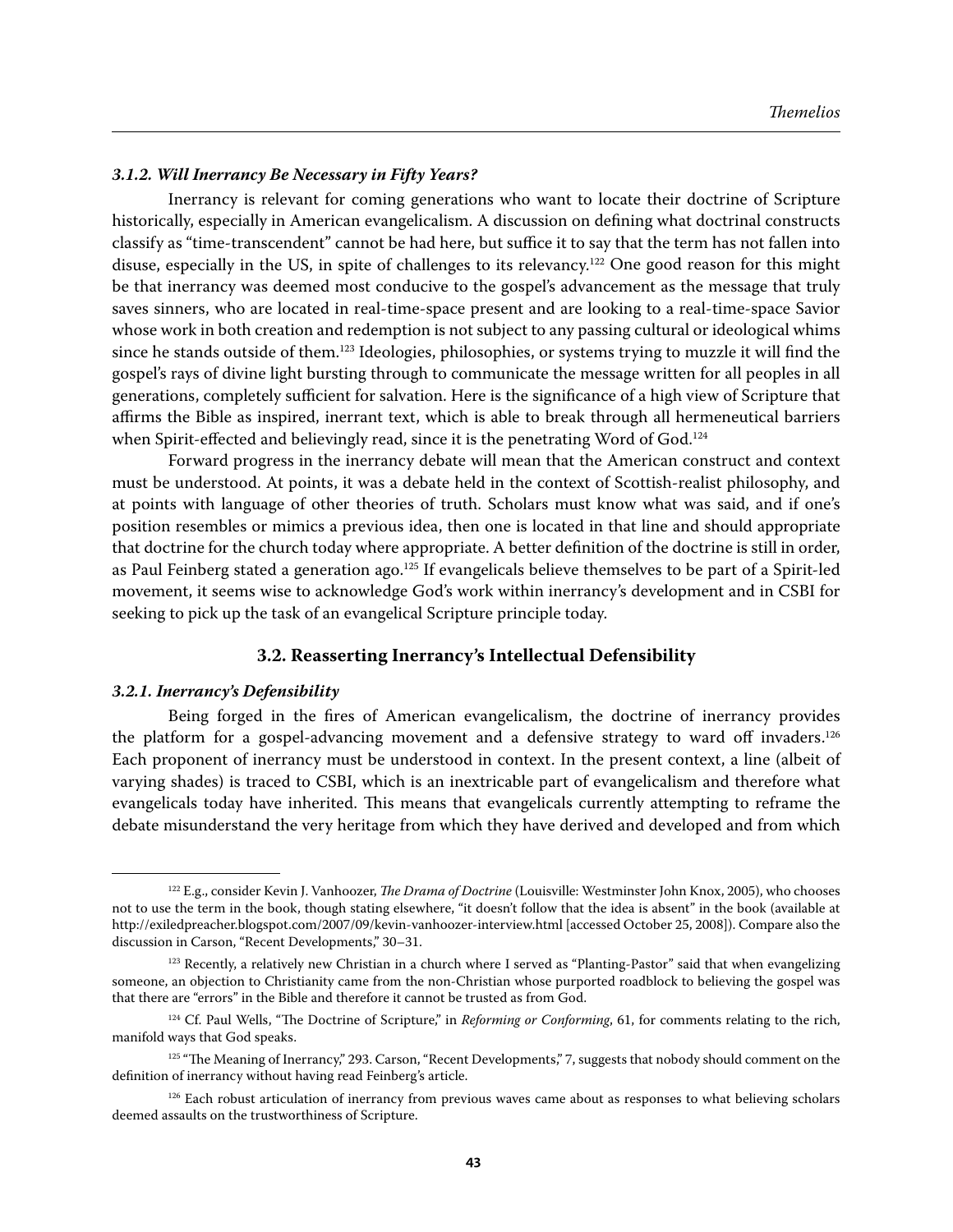they are drawing historically and theologically.<sup>127</sup> But how does inerrancy fare in the marketplace of ideas?

First, inerrancy responds appropriately to historical-criticism and has been described as "modern language responding to historical-critical controversies."128 Developed in nineteenth-century Germany, historical criticism "approached the Bible with [the] presupposition of skepticism" to miracles and to the historical Jesus, "[i]n the name of scientific objectivity."129 It was thus a means of muting divine accounts of Scripture. This, for Christians, posed a threat to faith in Scripture and in Scripture's God.130 Today, historical-criticism and its negative effects seem like a far-removed, academically disastrous ideology whose shelf-life nears extinction.<sup>131</sup> As such it may be a dying field groping for ideas like postmodernism to survive (which only then yields equivocating constructs like the flaccid "practical realism"), while confused on what to do with it.<sup>132</sup> What about historically-oriented referents and lucid statements Scripture makes about specific historical events about which archaeologists, for example, have garnered clear and ample evidence for today?<sup>133</sup> What about the need for some kind of view on essential history?134 There are major implications for holding or not holding to the historicity of texts of Scripture that claim to be from God and appear to reflect essential history,<sup>135</sup> and major repercussions for rejecting other aspects that a doctrine of inerrancy addresses.

Second, inerrancy responds appropriately to postmodernism. At least one evangelical has developed an approach to Scripture that seeks to be sensitive to issues raised by postmodernists.136 One is hard-pressed, though, to find a work sensitive to postmodern issues that works directly from and relates consistently to CSBI. Operating from the base of the inerrantist position, however, seems to be

131 Seitz, *Figured Out*, 194–97.

<sup>132</sup> Examples of this confusion appear in divergent positions where on the one hand Sparks synthesizes postmodernism, historical-criticism, and an evangelical blend of inerrancy while on the other hand William J. Abraham resolutely argues, "We must either abandon critical historical study and honestly admit this or we must abandon the theology of inerrancy" (*Divine Inspiration*, 27–28).

133 Cf. Raymond B. Dillard and Tremper Longman III, *An Introduction to the Old Testament* (Grand Rapids: Zondervan, 1994), 58–62.

<sup>134</sup> John H. Sailhamer, *Introduction to the Old Testament: A Canonical Approach* (Grand Rapids: Zondervan, 1995), 225–26.

135 Cf. Beale, *Erosion of Inerrancy*, 59, 70, 75; and also Witherington, who says, "*theology and ethics are grounded and indeed based in real historical events in space and time*. A theological approach to the Bible that is not properly historical and incarnational in approach is docetic at best and Gnostic at worst" (*The Living Word of God*, 184 [italics in original]).

 $127$  Cf. Erickson, "Biblical Inerrancy," 387–89. Cf. also the argument offered by Carl F. H. Henry to show that "the real objection to inerrancy is philosophical and speculative" ("The Bible and the Conscience of Our Age," *JETS* 25 (1982): 403–4.

<sup>&</sup>lt;sup>128</sup> Treier, "Scripture and Hermeneutics," 39.

<sup>129</sup> Richard E. Burnett, "Historical Criticism," in *Dictionary for Theological Interpretation of the Bible* (ed. Kevin J. Vanhoozer; Grand Rapids: Baker, 2005), 291.

<sup>&</sup>lt;sup>130</sup> Compare this to the approach of believing scholarship, which is committed to "the academic study of Scripture within a confessional framework" and therefore also "a commitment to Christian witness in the contemporary world" (I. Howard Marshall, *Beyond the Bible* [Grand Rapids: Baker, 2004], 12).

<sup>136</sup> Cf. Kevin J. Vanhoozer, "Lost in Interpretation" *JETS* 48 (2005): 89–114, though he states explicitly, "Evangelicals should no more emerge out of postmodernity than modernity" (113). Reviewing Vanhoozer's recent work, however, Paul Helm comments, "*The Drama of Doctrine* is a post-modern work in a sense in which, were he to be persuaded of the fact, would not please its author" (available at http://paulhelmsdeep.blogspot.com/2008/08/ analysis-17-unexpected-help.html [accessed September 8, 2008]).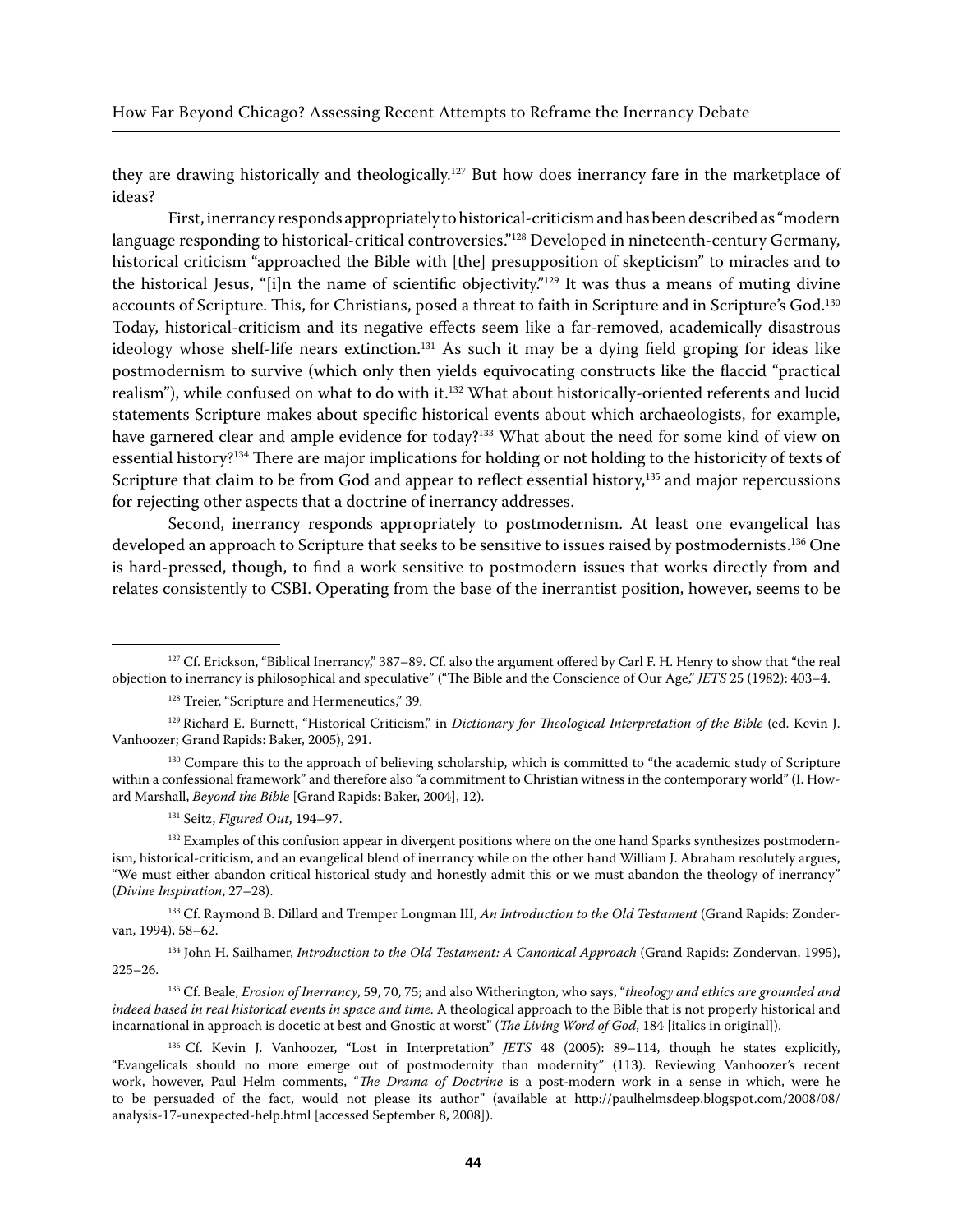at least one good way to keep one's doctrine of Scripture from being swallowed by postmodernism.137 It is only non-inerrantists who enjoy the free liquidity inherent in postmodernism that allows them to emphasize whatever they want in a doctrine of Scripture.<sup>138</sup> Some temporarily use empiricism to dismiss inerrancy while inconsistently using it in their other theological formulations and commitments.139

Inerrancy also accounts for the humanness and divine inspiration of the Bible. Precisely because the Bible is not only God-breathed but equally human, there is a need to say something about its authority since it has been touched by human hands. Inerrancy is a term that precisely does this, speaking of Scripture's accuracy and inability to be eclipsed by the potential corruptness that would have naturally occurred in Scripture's original writing. This, in turn, informs how evangelicals discuss canonical issues and why certain nuanced descriptions would be attributed to the autographic text. Other views of the Bible besides the evangelical inerrancy description (as embodied in CSBI) seem to loosen their views on one aspect of the Bible's origin when placing emphasis on the other (leaving either humanity to trump divine-inspiration or vice versa).

Inerrancy adequately expresses a significant point of an evangelical Scripture principle. Revisionists have attempted to adjust terms of the inerrancy debate,<sup>140</sup> but this seems like a sure way to breed more confusion. There is much more to be gained in working with the established terms (i.e., inerrancy and infallibility), which have a deep history and need to be understood in previous contexts before being applied in the contemporary context, none of which is conducive to lazy scholarship. Abandoning historic terms is unnecessary, especially when suggested by those having no desire to understand the terms' historical-theological pedigree and contemporary relevancy. In such cases, some other agenda might be taking precedence. These pertinent terms have been used for centuries, although some understanding of their cognate meanings, etymological developments, and definitional gradations will certainly aid in the understanding of the terms. Moreover, this is just the way people talk.<sup>141</sup>

Finally, "inerrancy" belongs as an ancillary under "authority." While one may be hard-pressed to find an evangelical inerrantist who does not locate inerrancy *under* Scripture's authority,142 this is

140 Olson, "Why Inerrancy Doesn't Matter"; Witherington, "Ben Witherington on Scripture," available at http://euangelizomai.blogspot.com/2007/09/ben-witherington-on-scripture.html; McGowan, *Divine Authenticity*, 38–49.

<sup>141</sup> Cf. Kevin Vanhoozer's comments in the question and answer session at the 2008 Wheaton Theology Conference, April 12, 2008 (cited at http://thesuburbanchristian.blogspot.com/2008/04/wheaton-theology-conference-kevin.html [accessed December 9, 2008]). Hsu recounts that Vanhoozer pointed out "that yes, 'inerrancy' was a term used that was particularly meaningful in the various debates of the 1940s and 50s, and that it is still valuable for affirming Scripture by what it negates (just as the word 'infinite' affirms a characteristic by what it negates, that it is 'not finite'). And Vanhoozer said something to the effect of how instead of automatically affirming (or denying) the use of the word 'inerrancy,' it's usually better to find out what people mean (or don't mean) by it first."

<sup>142</sup> To list a few examples, Beale recently spoke of the Bible's "inerrant authority" (220), as did Craig Blaising during the Doctrinal Basis Discussion representing the ETS Executive Committee (60th Annual Meeting of ETS, November 19, 2008). Wayne Grudem, *Systematic Theology* (Grand Rapids: Zondervan, 1994), gives four characteristics of Scripture (authority, clarity, necessity, and sufficiency); while giving "inerrancy" its own chapter, he does not deem it as a characteristic, placing it under "authority."

<sup>&</sup>lt;sup>137</sup> It does not seem that one has to embrace Vanhoozer's characterization of "exchanging masters" (i.e., moving from postmodernism back to modernism) ("Lost in Interpretation," 113) in order to understand inerrancy's usefulness while working from it to develop a further Scripture principle today.

<sup>&</sup>lt;sup>138</sup> E.g., at the outset they may subvert bibliology to theology proper or pneumatology, or generate new paradigms altogether in hopes of facilitating theology, and even a theology of Scripture.

<sup>&</sup>lt;sup>139</sup> Cf. Allert, *A High View of Scripture?* 70, and also Sparks, who inconsistently utilizes both postmodernist and modernist forms of historical-criticism. This has also caused uneasiness among some evangelicals (Vanhoozer, "Lost in Interpretation," 114; Thompson, *A Clear and Present Word*, 30–31; Witherington, *The Living Word of God*, 119, 193–94; and Myron B. Penner, *Christianity and the Postmodern Turn* [Grand Rapids: Brazos, 2005], 30).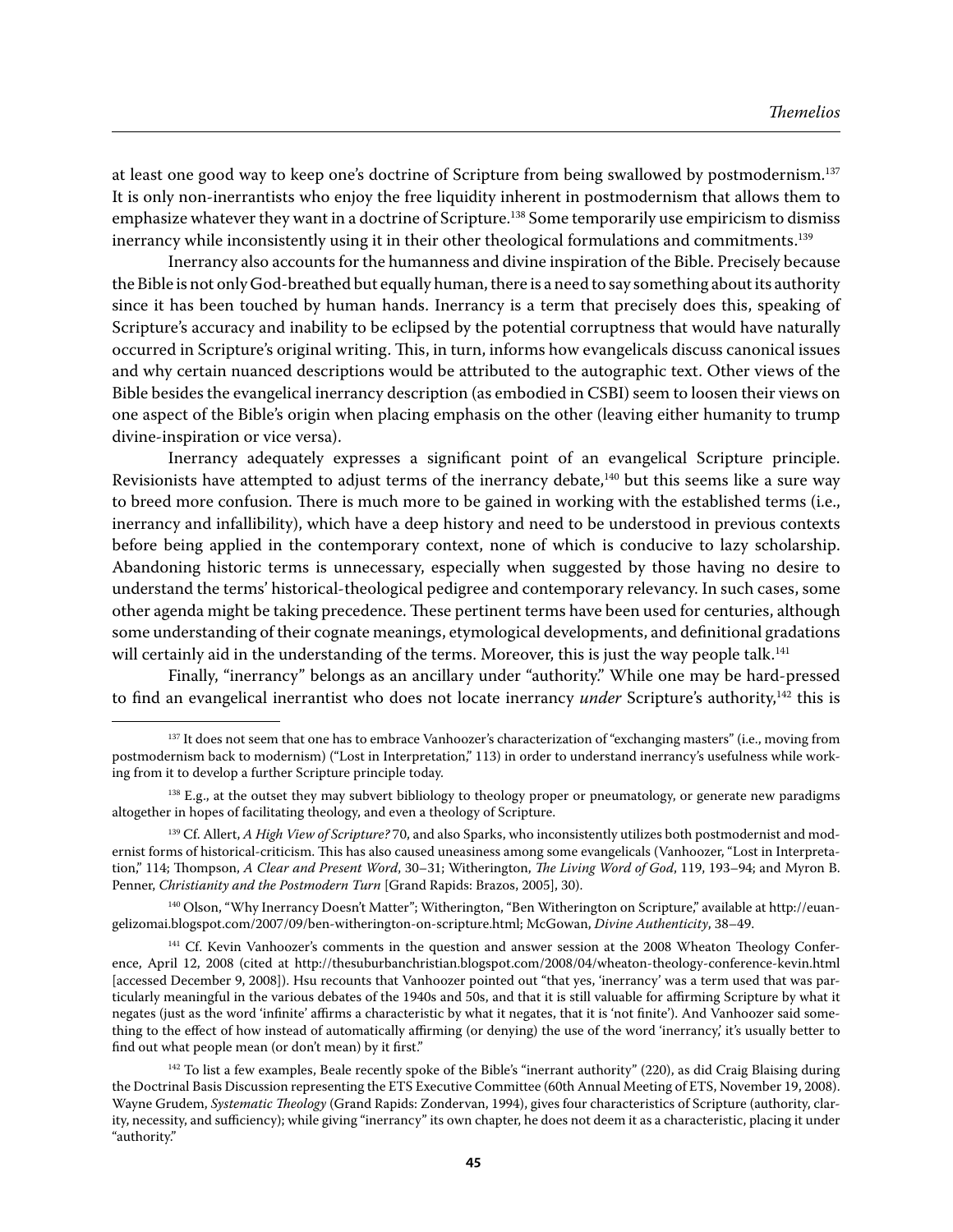not usually the practical outworking of inerrancy's articulation. Inerrancy often ends up becoming the fulcrum of any discussion on an evangelical Scripture principle, which is a reminder of the practical nature of theology: what is emphasized becomes what really matters, however inadvertent, and thus what gets published, discussed, and shapes theology for good or ill. Care must be taken then on the matter of inerrancy's subordinate, supportive, and complementary role to authority. While being the tension point in a contemporary doctrine of Scripture, inerrancy is a construction that was intended to serve the Bible's authority for the church and the world. This needs to be recovered explicitly. If inerrancy does not serve the Bible's authority, it runs the risk of becoming a useless doctrine in the life of the church with little relevancy. Yet if inerrancy is established, there seems to remain little quibbling with the Bible's authority.

#### *3.2.2. Inerrancy's Intellectual Sustainability*

Searching for precise wording is a constant pursuit in theology. Precision in articulation is the least that can be done when it comes to speaking about doctrinal truths, especially when seeking to lay them before God's people for their edification. It should be acceptable to have a theologically-driven, developed and developing, presupposed, driving view of Scripture.<sup>143</sup> For this is one of the quests of evangelical scholarship that is committed to academic study of the Bible within a confessionally Christian framework.144

But how does one go about this? How might inerrancy stand up in the academy as part of a doctrine of Scripture? It is not without problems yet is seemingly the best view, both within the academy and without. Inerrancy is best posed to deal with conflicting views of Scripture. For example, if Barthian components are being employed, $145$  then engaging these various points provides a base for healthy, coherent dialogue. Evangelicals also need to expand thinking and writing about how Scripture does not merely witness to God's self-disclosure, but *is* his own self-interpreted, economically oriented, *pro nobis*, verbal extension of his own mind and heart.

Inerrancy has stood the test of time. While one should not minimize difficulties that have arisen because it was misunderstood, misrepresented, or misapplied, it is a good doctrine that says much about a high view of Scripture. It upholds the gospel, affirming that God really worked *then* in Scripture and is working now in the contemporary context, which leads to a final consideration for the way forward.

### **3.3. Reestablishing Inerrancy's Extensibility**

While noticeable divergences of opinion exist on the nature of inerrancy and how the doctrine is defined, the nuances are nothing new, $146$  though they seem to be found in increasing variety. $147$  What is hopeful, however, is that evangelicals from a broad spectrum are engaged at different levels in a renewed

<sup>143</sup> Cf. Daniel J. Treier, *Introducing Theological Interpretation*, 136, and Kevin J. Vanhoozer, "Introduction" in *Dictionary of Theological Interpretation of the Bible*, 19–25.

<sup>144</sup> Marshall, *Beyond the Bible*, 12.

<sup>145</sup> E.g., cf. dependence on Barth by evangelicals such as Oldfield, "The Word Became Text," 176–94, and McGowan, *Divine Authenticity*, 155–56, who distances himself from neo-orthodoxy elsewhere (29). Cf. comments by Beale, *Erosion of Inerrancy*, 20, 24, 281–83.

<sup>146</sup> As evidenced in Clark Pinnock's early essay, "Limited Inerrancy: A Critical Appraisal and Constructive Alternative," in *God's Inerrant Word* (ed. John Warwick Montgomery; Minneapolis: Bethany Fellowship, 1973), 143–58.

<sup>147</sup> Cf. Erickson's seven conceptions of inerrancy (*Christian Theology*, 248–50) and David S. Dockery's nine variations ("Variations on Inerrancy," *SBC Today* [May 1986]: 10–11).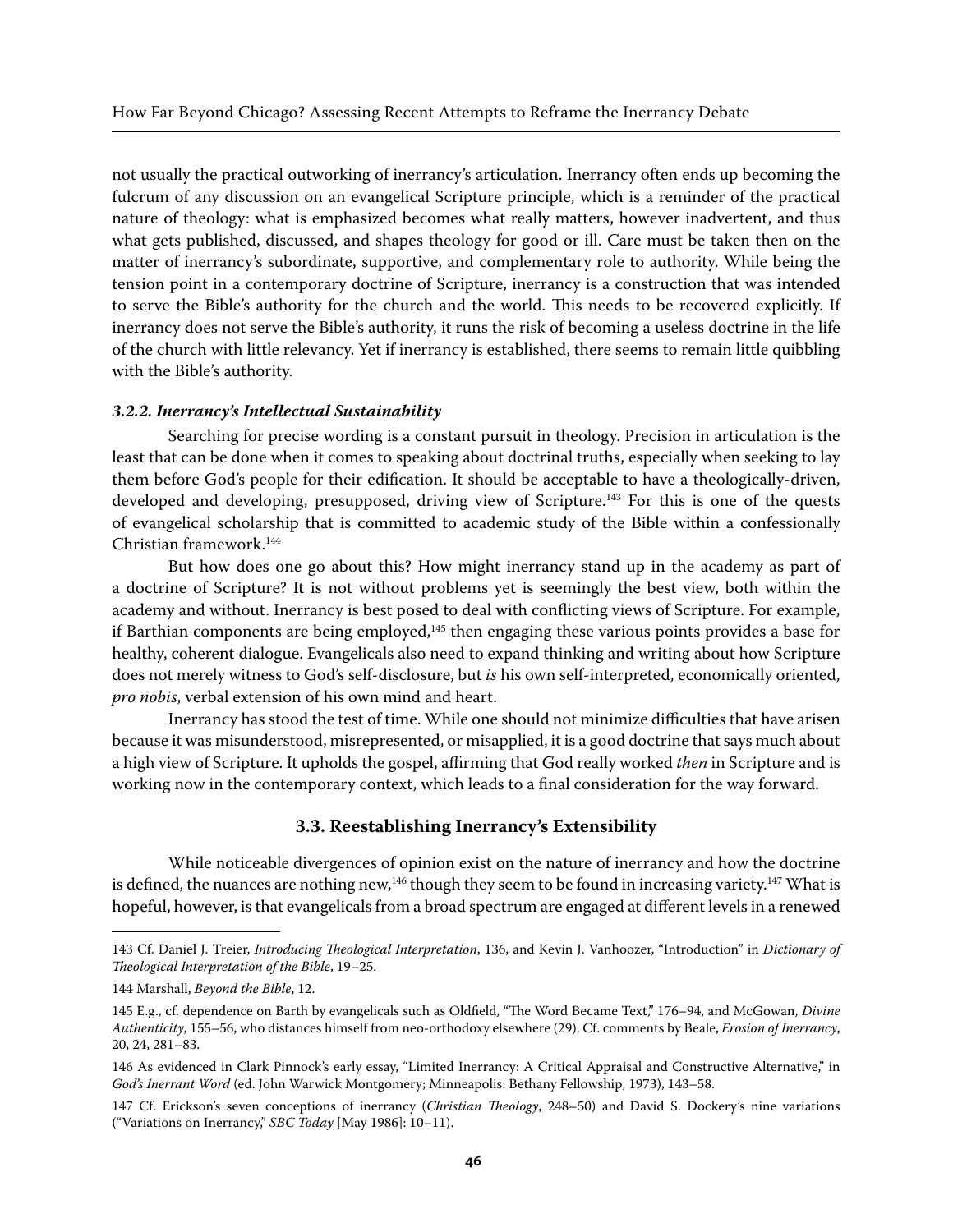discussion of inerrancy, which should alert one to the practical nature of this doctrine's helpfulness in cultivating dialogue about a Scripture principle. With CSBI as a referential starting point, something close to the robust Isaianic view of Scripture (Isa 66:2) seems to be indelibly in the warp and woof of an evangelical Scripture principle, where humility, contrition, and trembling mark those who come to God's Word. Consider the tone and the open invitation to dialogue, expansion, and furtherance of understanding the inerrancy principle as expressed by CSBI's preface:

We offer this Statement in a spirit, not of contention, but of humility and love, which we purpose by God's grace to maintain in any future dialogue arising out of what we have said. We gladly acknowledge that many who deny the inerrancy of Scripture do not display the consequences of this denial in the rest of their belief and behavior, and we are conscious that we who confess this doctrine often deny it in life by failing to bring our thoughts and deeds, our traditions and habits, into true subjection to the divine Word.

We invite response to this statement from any who see reason to amend its affirmations about Scripture by the light of Scripture itself, under whose infallible authority we stand as we speak. We claim no personal infallibility for the witness we bear, and for any help which enables us to strengthen this testimony to God's Word we shall be grateful.<sup>148</sup>

It is rarely observed, unfortunately, that evangelicals who framed CSBI were epistemologically humble in that while they passionately upheld inerrancy, they recognized that their doctrine of inerrancy was not inerrant. Therefore, as an evangelical doctrine of Scripture is still in progress, so also is the structure and articulation of the doctrine of inerrancy, with a variety of features taking place on how to engage and express this doctrine in light of other fields of integrative thought.<sup>149</sup>

### *3.3.1. Debunking Fallacies*

At this point, some fallacies should be debunked.

1. The above statement shows that CSBI was not a creed or an indefinitely fixed reference point. So it may phase off the scene or be replaced by something better, which one could hope for.<sup>150</sup>

2. The pressing issue at hand is still a high view of Scripture, which may be difficult to maintain alongside an increasing desire for academic dialogue partners about the nature of Scripture. But inerrancy should be upheld by those serious about the Bible.

<sup>148</sup> Cited in Beale, *Erosion of Inerrancy*, 269.

<sup>&</sup>lt;sup>149</sup> Buchan, "Inerrancy as Inheritance?" 54. Here might be where those in Britain and other places can helpfully contribute to the understanding of an evangelical Scripture principle, while also finding relevancy in an inerrancy concept that provides credence to Scripture's authority. For an upcoming two-volume collaborative attempt at something like this, see D. A. Carson, ed., *The Scripture Project: The Bible and Biblical Authority in the New Millennium* (2 vols.; Grand Rapids: Eerdmans, forthcoming).

<sup>150</sup> Allert, *A High View of Scripture?* 160–63, stresses that CSBI is bent on imprecision. This has been neither the case nor the consensus within US evangelicalism. Some confusion may exist, however, either from seeming internal inconsistency or even from its layout in four components: Preface; A Short Statement; Affirmations and Denials; and Exposition. It should also be noted that the desire to have CSBI replaced by something better maintains it as a touchstone for now. But if inerrancy is focused on (as an apologetic facet) to the exclusion of authority, clarity, sufficiency, the doctrine of inerrancy may be doing a disservice—it was intended to support Scripture's "authority." One who affirms inerrancy should then be open to an extension of its articulation, as stated in CSBI (which CSBI also calls for—as stated explicitly in the CSBI "Preface"), that might be yet more biblical and continue to serve the church's understanding of the authority of Scripture in the present generation and coming ones. Consistent with Packer's reception of CSBI (*Beyond the Battle*, 48), the document has a shelf-life.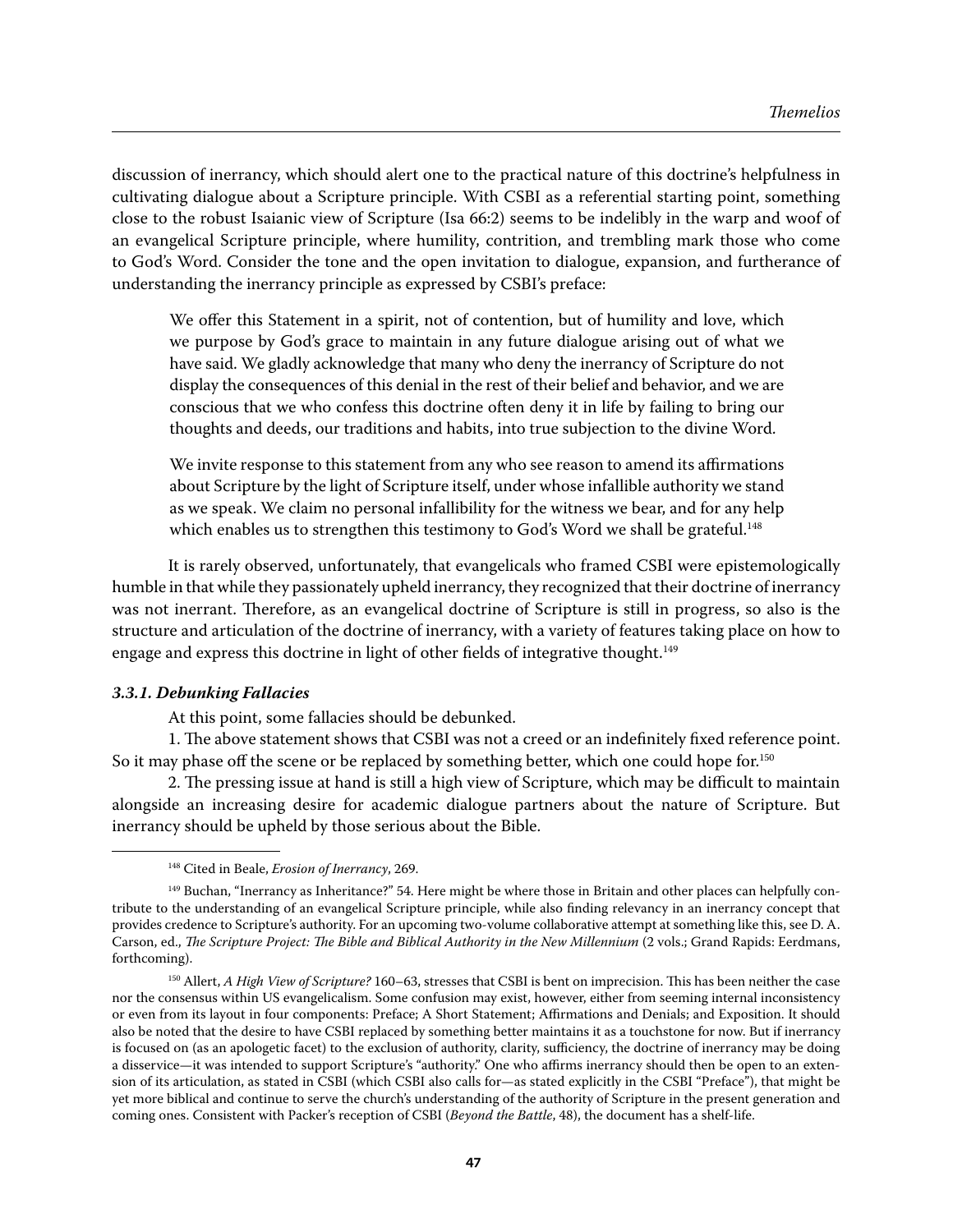3. The inerrancy debate is not about a "term" but what is meant by a term.<sup>151</sup>

4. The "death of a thousand qualifications" that inerrancy is purported to have died is an erroneous characterization.152 Qualifications describe theology, which is always provisional, fragmentary, and tainted because it is human.153 There is a better way forward for an evangelical Scripture principle. It simply needs a better description in the present context that will fervently summon the reading, preaching, hearing, and obeying of Scripture. Inerrancy is a helpful and integral part of this,154 for it lends to a robust interpretation of Scripture as God's Word, which was completely true when written and is true today. It additionally supports the Bible's application in Christian communities and in people's lives.

#### *3.3.2. Other Factors for Extending a Scripture Principle*

Other factors also come into play for a further extension of a Scripture principle.

1. Should there be parameters for structuring future views of inerrancy? How will these be determined?

2. How will unbelieving scholarship build up the believing church? Can those who cannot say "Jesus is Lord" tell those who can what the Bible says and define the nature of its content? Do these scholarly options set the tone for debate to be had in evangelicalism?

3. Is there still a place for the Bible's self-authentication?155

4. How can evangelicals learn from recent non-evangelical contributions? Could a comparativestyle dialogue through history and with various disciplines aid the understanding of a distinctly evangelical doctrine of Scripture?156 Could the very natural untheorized approach for understanding the Bible's practical authority in individual lives bring suggestions for understanding practical dimensions of the Bible's authority in evangelicals' lives as well?<sup>157</sup>

## *4. Conclusion*

In attempting to answer the title question, this paper has examined how far evangelicals have gone from CSBI's understanding of inerrancy and argued that the current discussion should relate to CSBI with more attentiveness than recent efforts have but should also search for ways to extend beyond it. A major point underlying this paper is that the doctrine of inerrancy seems to be here to stay for evangelicals. It recognizes the strong Scripture principle that has been a part of the particular life and history of evangelicalism, and it contributes effectively to the articulation of the Bible's authority in the current context.

The Bible is God's Word. As such, the church must look for ways to hold it and its message out as God's

155 Young, *Thy Word is Truth*, 114; Thompson, *A Clear and Present Word*, 111, 141; Grudem, *Systematic Theology*, 78.

<sup>151</sup> Marshall, *Biblical Inspiration*, 71.

<sup>152</sup> Cf. "Ben Witherington on Scripture" (available at http://euangelizomai.blogspot.com/2007/09/ben-witheringtonon-scripture.html) for the example of "in the autographs" for inerrancy.

<sup>153</sup> Grenz, *Revisioning Evangelical Theology*, 82; Webster, *Holy Scripture*, 126.

<sup>&</sup>lt;sup>154</sup> The day that the inerrancy doctrine will not be needed is the day when someone will not assert "errors in the Bible" as grounds for disbelief in the gospel explicated in the Bible.

<sup>156</sup> E.g., Holcomb, ed., *Christian Theologies of Scripture*.

<sup>157</sup> Cf. the authors in Brown, ed., *Engaging Biblical Authority* (none of whom holds to inerrancy).